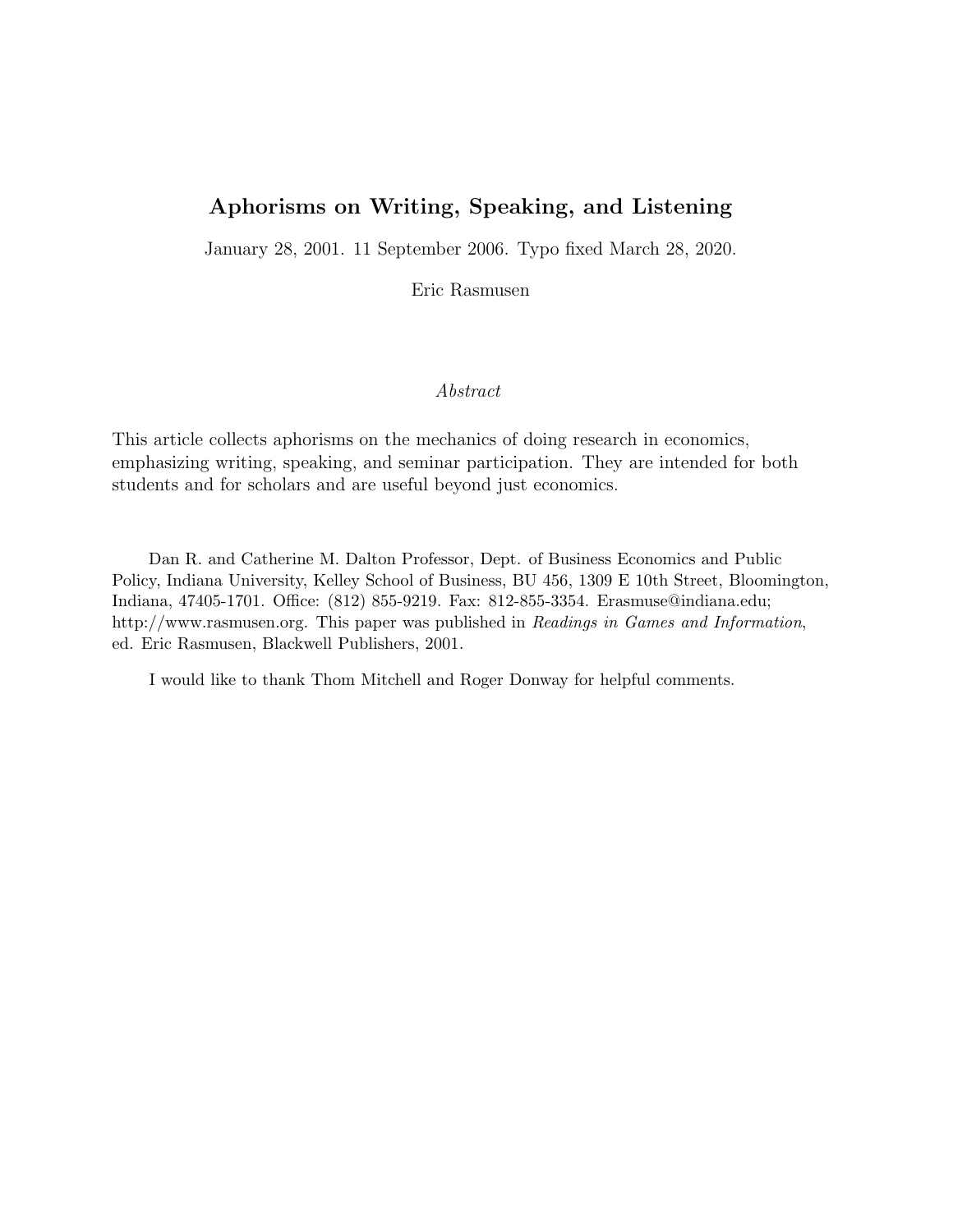### 1. Introduction

Some fifteen years ago I wrote down some thoughts on how to write papers for the students in my Ph.D. game theory classes. I have taught that course almost every year, and each year I have updated and improved the notes, which itself is an example of how writing can always be improved. Now, finally, I will publish these notes. They are aphorisms– ideas expressed in sentences or paragraphs rather than pages, often expressed in striking ways, and only loosely linked. Because they run from one idea to another and use plentiful helpings of rhetoric, aphorisms make for rather a rich diet, so you might want to read a few at a time, as a break from drier consumption. You will find my tone to be informal but dogmatic. The most important idea is that the author should make things clear to the reader and save him unnecessary work. Bluntness aids clarity.

I will assume throughout that you already know the following.

1. Benefits are to be weighed against costs. It is optimal for writing to be somewhat unclear if the alternative is costly, just as tissue paper is the optimal writing medium if you are smuggling a journal article out of a prison. More usually, we face tradeoffs between improving tenth drafts and writing first drafts.

2. I am still learning how to write. I have never looked over any of my papers without finding ways to improve it, even though I am accounted a good writer and do many drafts. So do not be surprised when you read my published papers and find violations of my own rules.

3. You may violate any rule, including rules of grammar and spelling, if you have a good reason. Just be sure you do it deliberately.<sup>1</sup> If you know you write poorly, do not even break the rules deliberately. Having drunk too much whisky, an economist, being rational, refrains from driving his car home even if he feels not just confident but exceptionally confident.

Care in writing is important, and writing up your results is not just a bit of fringe to decorate your idea. Besides the obvious benefit of helping the reader, clear writing fosters clear thinking. If you have to write an abstract, to decide which results to call propositions, and to label all your tables and diagrams, you will be forced to think about what your paper is all about.

### 2 Background

2.1 Motivation. In my experience, students generally do not take their papers seriously, which is defeatist, though realistic. MBA and PhD students, if not undergraduates, eventually will be trying to write important reports or articles, and they ought to start practicing.

<sup>&</sup>lt;sup>1</sup>This is similar to the idea that a gentleman is never unintentionally rude.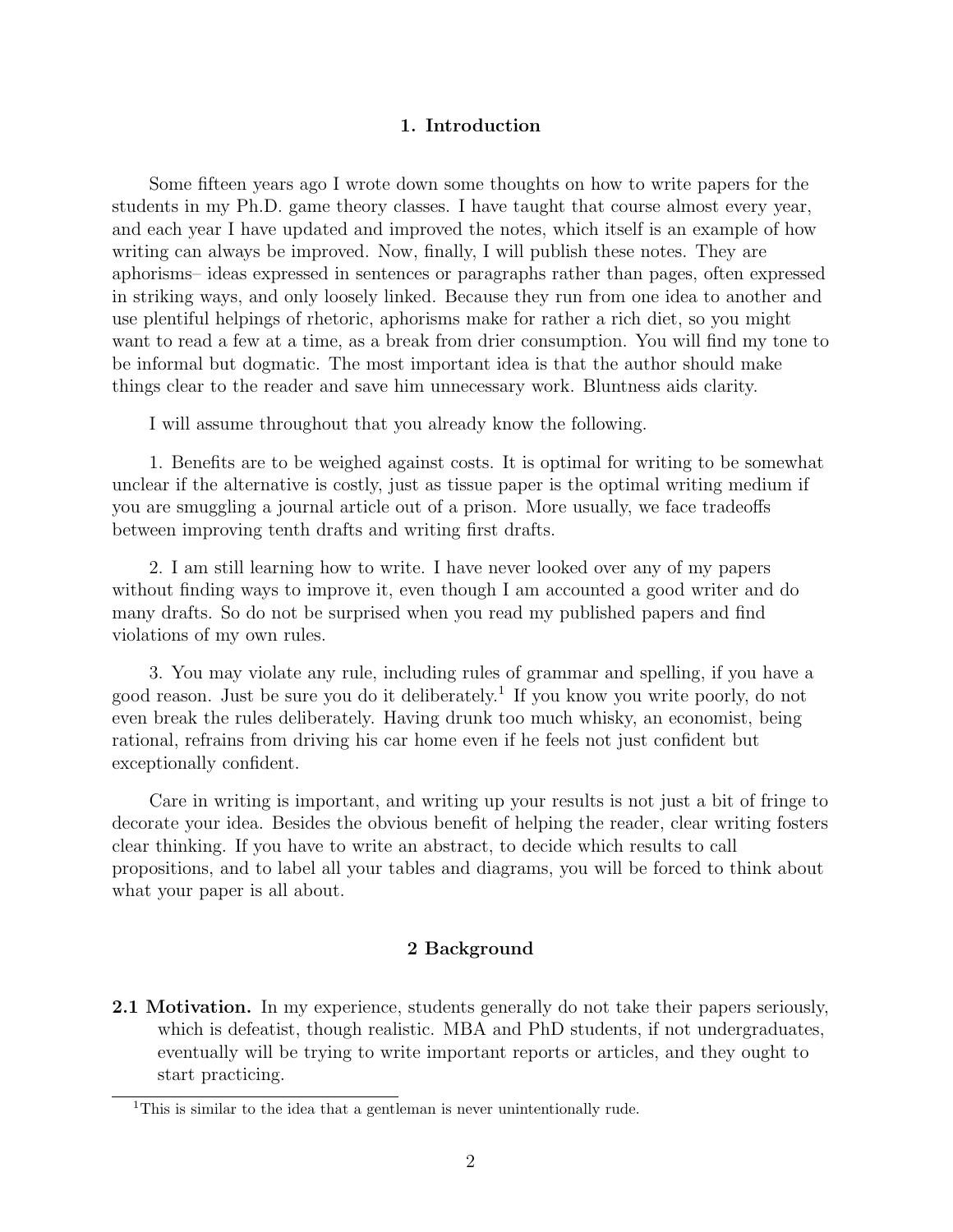In writing a paper, think about whether anyone else would want to read it. Other than recreation, here are the reasons people read a paper:

(1) They can cite it in arguing for a position because it pins down a certain fact or logical connection.

(2) It is better written than other papers on the same subject, even though it contains nothing new. As Pascal said, "Let no one say that I have said nothing new... the arrangement of the subject is new. When we play tennis, we both play with the same ball, but one of us places it better." <sup>2</sup>

(3) It contains an important idea that readers want to understand.

Most people should not count on reason (3), since it requires that the reader already believe the paper contains an important idea. People read George Stigler's papers because they believe that, but most of us do not have that reputation (nor did the young Stigler). Reason (1) is more important. Even a student can write something citable, and however trivial the cite, it is a useful contribution to the world. A badly written summary of someone else's work, on the other hand, or an original variant on an existing model, may be completely useless.

Especially, do not scorn the small fact. The small fact is the foundation of science, and since it is the kind of contribution anyone can make, experts are less likely to throw away a paper by an unknown which modestly purports to establish a small fact. Of scholars, someone said, "It suffices, if many of them be plain, diligent and laborious observers: such, who thought they bring not much knowledge, yet bring their hand, and their eyes incorrupted; such as have not their brains infected by false images, and can honestly assist in the examining and registering what the others represent to their view."<sup>3</sup>

- 2.2 Thinking. Most people are confused in their everyday conversation and thinking. If you had a transcript of your conversation and your thoughts you would be shocked by their incoherence. That is a big reason to write down your thoughts. Writing helps thinking. It is hard to hold an entire argument in your head at once and even harder to find which part has a flaw. This goes not only for the mathematics but for the explanations. Thus, start writing as soon as you think you have a worthwhile idea.
- **2.3 The Reader.** The reader, like the customer, is always right. That is not to be taken literally, but it is true in the sense that if the reader has trouble the writer should ask why and not immediately blame the reader's lack of intellect or effort.

<sup>2</sup>Blaise Pascal, Pensees, translated by W.Trotter,

Www.orst.edu/instruct/ph1302/tests/pascal, I-22, (1660/August 18, 1999).

<sup>3</sup>Thomas Sprat probably wrote this around 1700, but I can't find the source. For some purposes, if you cannot verify a citation or a fact you should leave it out. In these aphorisms, however, I am usually quoting because someone has said something well rather than because he is an authority, so the point of the citation is to give credit, not credibility. In view of that, I have decided to retain quotations for which I lack adequate sources. Please let me know if you find the source of any of them. I'll have a link on my web page for any new citations I find.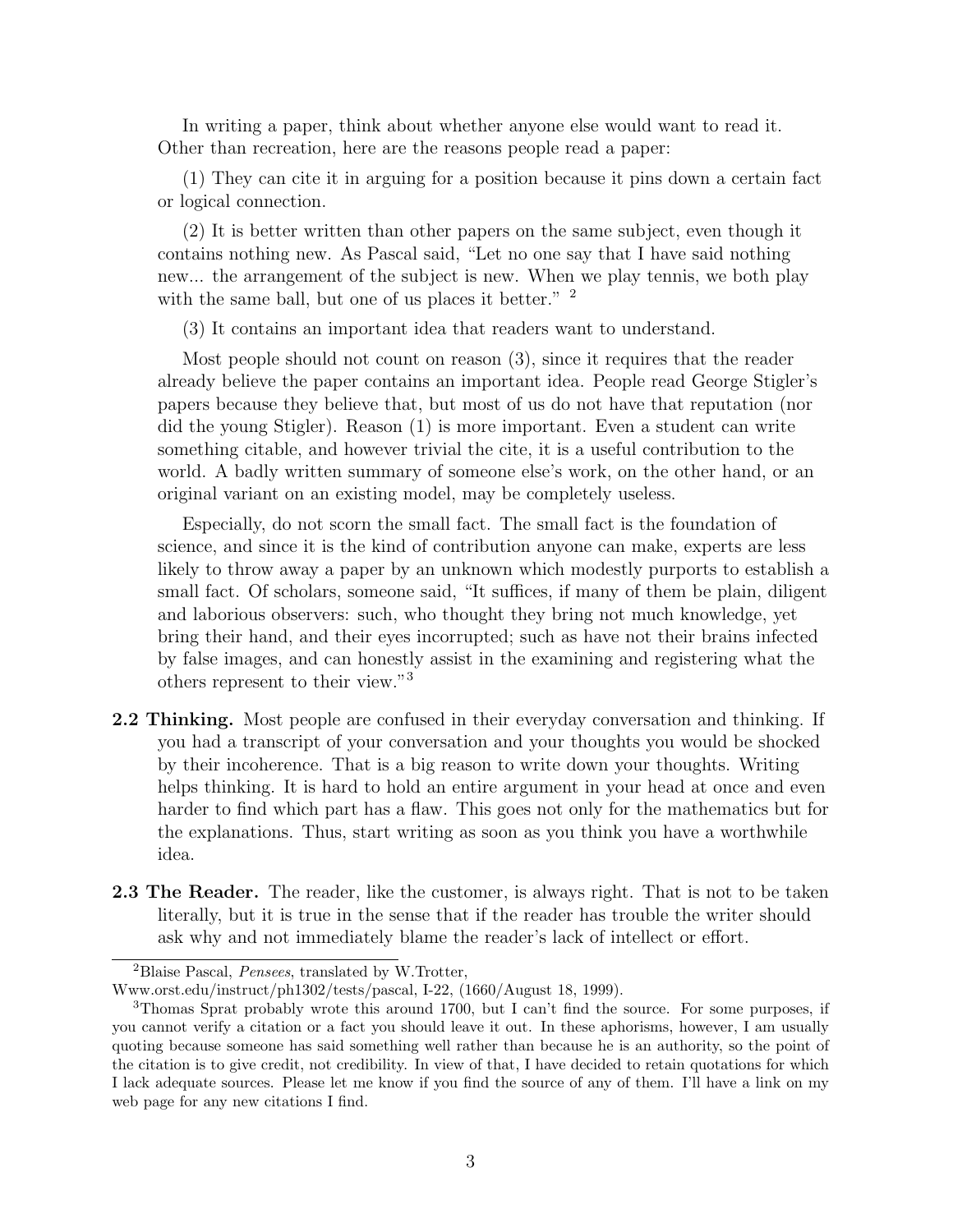Copyeditors are a different matter. Especially at law reviews and scholarly journals, they are often pedantic young college graduates who rely on rulesbut ignore clarity. (In my experience, book copyeditors are much better.) Don't trust them unthinkingly. But please don't shoot the reader; he's doing his best.

At some point in a paper's history, you should write up your results for your reader, not yourself. The first draft is for you and only you but unless the paper ends up in the "cylindrical outbox" it will reach a point where you want other people to read it. So write for them.

This means doing a lot of work that will take up very few lines in the paper– finding a statistic or a cite, or running a test that is mentioned only to say it found nothing interesting. It also means putting figures and tables in the text, not at the end of the paper, using English for variable names rather than Computerese, and cutting out all the propositions that are true and hard but boring.

- 2.4 Checking for mistakes. In looking for mistakes, spread your effort across all parts of your analysis. Suppose it has five steps. If you have done the first draft efficiently, you have put most of your effort into the hardest steps in such a way as to equate the marginal product of effort across steps. As a result, the likelihood of error in the easiest step, on which you spent very little effort, may be just as great as that of error in the hardest step.
- 2.5 A Football Metaphor. Don't go charging off at full speed immediately, or you'll confuse the sidelines with the goal lines.<sup> $4$ </sup> Looking where you're running saves time in the end, and prevents head injuries. At the same time, if you don't start, you don't finish.

### 3 Writing, Generally

3.1 Effort. Professors and parents may or may not care about how much work you did to write your paper. In the wider world, absolutely nobody cares in the slightest. All they care about are results. Thus, do not include material just to show how hard you worked. A paper with one useful regression will be more highly regarded than a paper with the same useful regression plus ten useless regressions.

Students often think that if they write something down, it has to stay in the paper. If they cut a paragraph from the introduction, maybe they can put it in the conclusion, or the literature review, or an appendix, or, in desperation, as part of the caption of Figure 2. Be prepared to consign that paragraph to the dustbin, to complete annihilation. Any word that cannot justify its existence must die. This is not murder, but justifiable homicide– or perhaps self defense.

<sup>4</sup>Note my use of a contraction here. That is out of place in the formal writing of a journal article, but I use contractions here and there in these aphorisms for euphony and emphasis.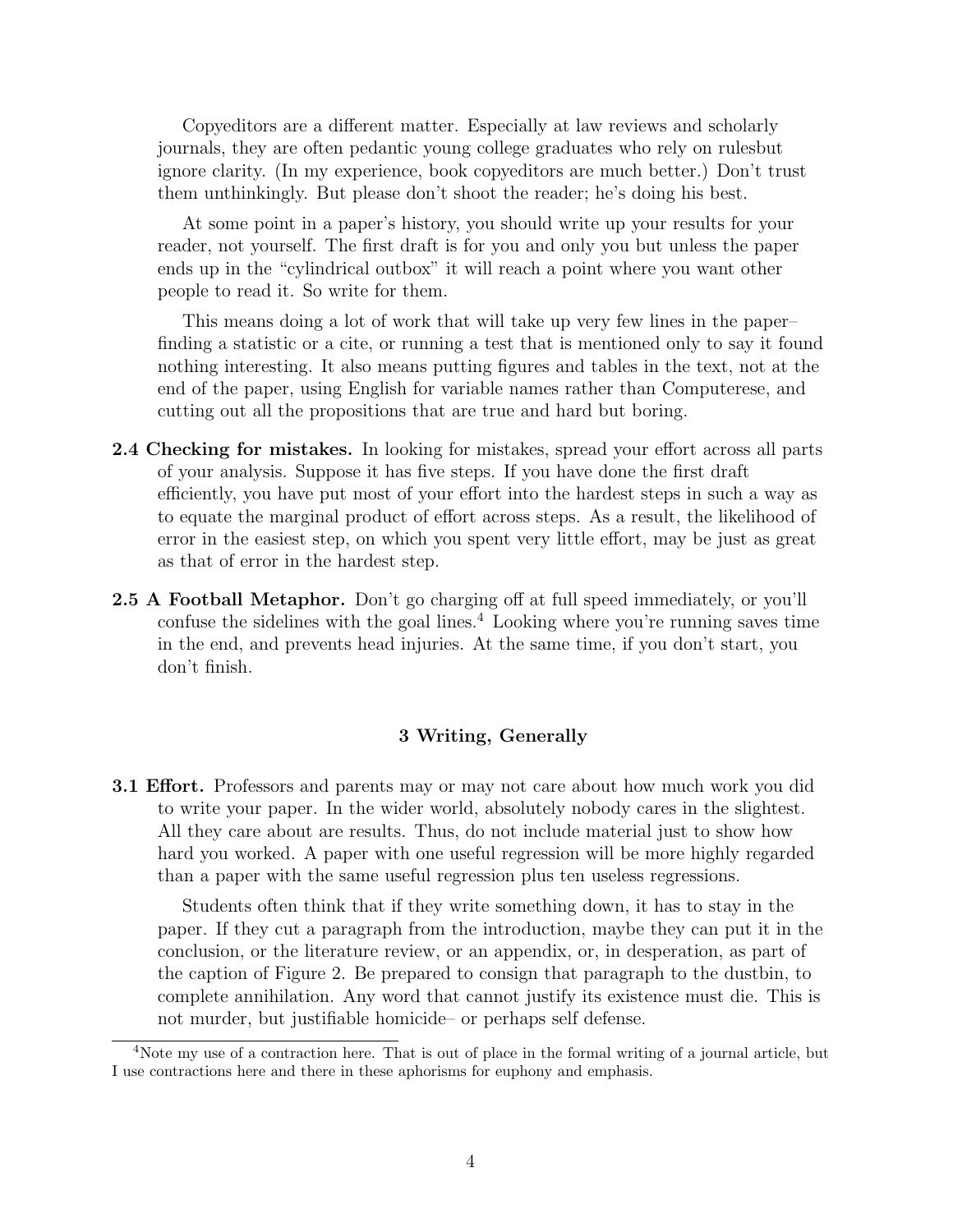3.2 Role Models. When the mathematician Niels Abel was asked how he gained his expertise he said, "By studying the masters and not their pupils."<sup>5</sup> As a model for writing, take the best economists, not the average article you read, and certainly not the average article published: George Stigler, RichardPosner, Paul Milgrom, Jean Tirole, Franklin Fisher, Adam Smith.

To learn how to write good English, read it. George Orwell, Joseph Epstein, C.S. Lewis, David Hume, Thomas Macaulay, Isaac Asimov, Winston Churchill, Jack Vance, and Will Durant would all be good influences, and one of these surely must have written on a subject that interests you. This is particularly important for those of you who are not native English speakers.

- 3.3 Reading Aloud. Reading your paper out loud is the best way to catch awkward phrasing and typos. Have someone else proofread the final version for you if you can.
- 3.4 Revision. Serious papers require many drafts, where 'many' means from five to twenty-five. Coursework does not, but students should be aware of the difference from professional academic standards. A major if seldom noted purpose of graduate training is to teach people how to work hard. People don't know how to work hard naturally, and although students think they know what hard work means, most of them are in for a surprise. One of the tribulations of being a professor is that "What is written without effort is read without pleasure."<sup>6</sup> Do not be misled by the free and easy style of good writing. It rarely comes from pure ability without revision.

"True ease in writing comes from art, not chance, As those move easiest who have learn'd to dance. 'Tis not enough no harshness gives offense; The sound must seem an echo to the sense."<sup>7</sup>

It is useful to set aside a paper for a week or a month before going back to revise it. Not only will you approach it more as a reader would, but also your subconscious will have been working away at it. An economics article, like a poem, is never finished– only abandoned.<sup>8</sup> At some point the author, or rather, some editor, decides it is ready to be set into print. You should, however, be circulating drafts for comment long before that point. If your paper is repeatedly rejected for publication, the bright side is that it will have fifty years of steady improvement before you die.

3.5 Clarity Versus Precision. Clarity and precision are not the same. Usually clarity is preferable. Consider the following opening for a monopoly model:

"Let output be  $q$ "

versus

<sup>5</sup> I do not know the source for this quotation.

 ${}^{6}$ Quote from Samuel Johnson, but I don't know the source.

<sup>7</sup>Alexander Pope, "Essay on Criticism," Part II, line 162 (1711).

<sup>8</sup>Original version by Paul Valery, but I don't know the source.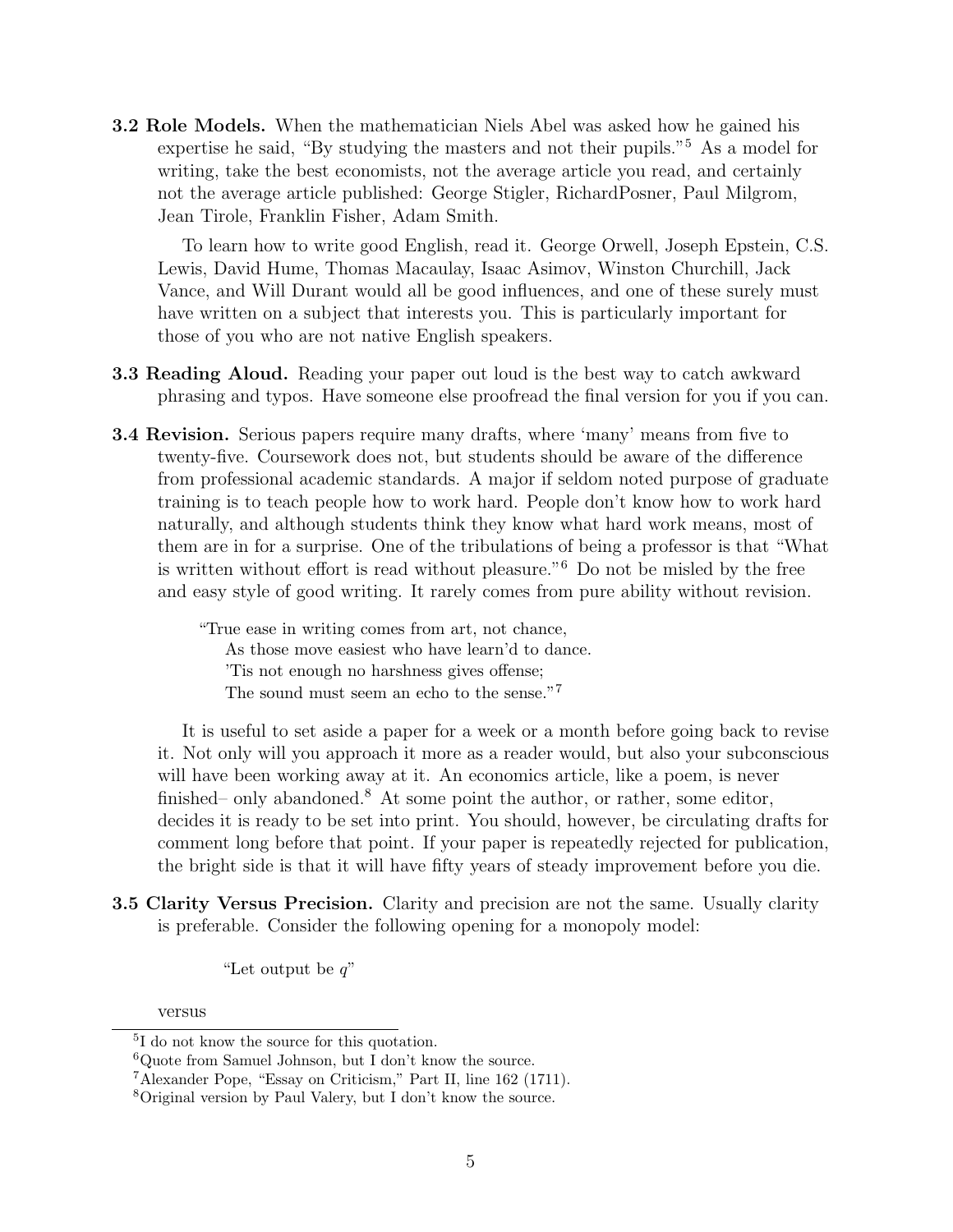"Assume that a firm can produce a nonstochastic, finite quantity of an infinitely divisible good that is uniform in quality. Denote quantity by  $q$ , where  $q$  is a non-negative real number bounded above by some sufficiently large number  $\bar{q}$  and measured in units we need not specify here. "

The first version is clearer, though the second is more precise.

3.6 Redundancy. A common vice of theorists is this trick of phrasing: "The price is high (low) if the quantity is low (high)." How quickly can you understand that statement compared to, "The price is high if the quantity is low. The price is low, on the other hand, if the quantity is high." Writing for people is different from writing for computers. Redundancy helps real people read faster. That is why I didn't write "Rdnncy hlps pple rd fstr", even though the condensed sentence is precise, unambiguous, and short.

This goes for algebra too. "Suppose that there is a probability  $\beta$  that the plaintiff will go to trial. The defendant's expected cost from turning down the settlement offer is then  $(1 - \beta) * (0) + \beta(\alpha D + C_d)$ . "This algebraic expression is different from and superior to " $\beta(\alpha D + C_d)$ " because it explains to the reader that there are two possible outcomes, in one of which the defendant has zero cost and in the other of which he has a cost of  $(\alpha D + C_d)$ . Algebra is not easier when expressions are boiled down to their shortest versions.

Another example is  $\frac{1}{1+\rho_{cb}}$  versus  $\beta_{cb}$  for discount factors. We have enough to think about in the world without having to remember the difference between a discount rate and a discount factor. Interest rates are foremost in our minds, so write  $\frac{1}{1+\rho_{cb}}$  and do your comparative statics in terms of the discount rate.

This is a metaphor for writing generally. In these notes, I am saying both "Don't be verbose!" and "Don't be afraid of redundancy if it makes things clearer!" These are not contradictions. You must ask of each word: "Does it help the reader?" Some hurt, some help.<sup>9</sup>

3.7 Verbosity. Keep your signal to noise ratio high. To modify Eleazar ben Azariah,

"He whose words are more abundant than his data, to what is he like? To a tree whose branches are abundant but whose roots are few, and the wind comes and overturns it, as it is written, For he shall be like the tamarisk in the desert, and shall not see when good cometh; but shall inhabit the parched places in the wilderness, in a salt land and not inhabited. But he whose data is more abundant than his words, to what is he like? To a tree whose branches are few but whose roots are many, so that even if all the words in the world come and blow against it, it cannot be stirred from its place, as it is written, He shall be as a tree planted by the waters, and that spreadeth out her roots by the river,

<sup>&</sup>lt;sup>9</sup>Here you have observed an example of a purposeful and correct violation of the rules of grammar. I thought carefully about inserting an "and" or a semicolon in that sentence.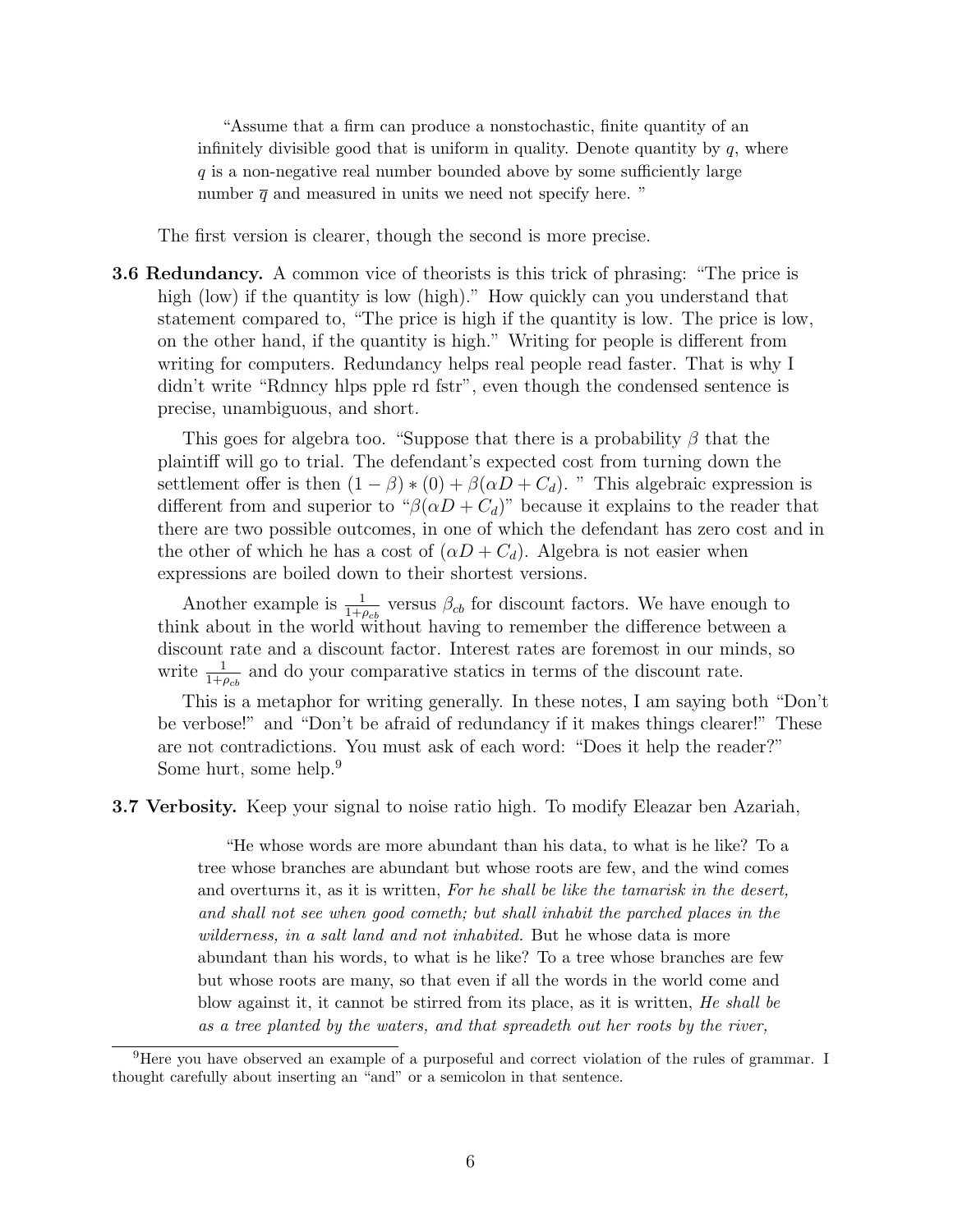and shall not see when heat cometh, but her leaf shall be green; and shall not be careful in the year of drought, neither shall cease from yielding fruit.<sup>10</sup>

Do not say, "The price controls which were introduced by Nixon." Rather, say, "The price controls Nixon introduced" to avoid a passive and save 38 percent in words. In revising, cut out words that are not doing any work. They are barnacles sticking to the ship and slowing down its progress.<sup>11</sup>

3.8 Novel Formats. To good and brave writers, I offer the suggestion that they think about using unusual formats. Consider writing using dialogues,  $^{12}$  parables,  $^{13}$ aphorisms,<sup>14</sup> hyperlinked web files, allegories, book reviews,<sup>15</sup> letters, Legal briefs, disputations,<sup>16</sup> or the Socratic method.<sup>17</sup> I wouldn't suggest blank verse or stream-of-consciousness, but there are lots of possibilities. For most papers, the straightforward pattern of Introduction-Model-Propositions-Evidence-Implications-Conclusion is best, but think about whether it is best for your particular paper.

<sup>14</sup>The article you are now reading.

 $10$ Mishna Perke Aboth, 3.22. Eleazar is speaking of the evil of wisdom exceeding deeds, but as a Calvinist economist I'd reverse him. The two quotations I have italicized are Jeremiah 17:6 and 17:8. Verse 9 is also pertinent: The heart is deceitful above all things, and desperately wicked: who can know it? We must all be careful of bias.

<sup>&</sup>lt;sup>11</sup>Cutting out useless words is a theme running through most discussions of good writing. Consider what two mathematicians have said. (1) "You know that I write slowly. This is chiefly because I am never satisfied until I have said as much as possible in a few words, and writing briefly takes far more time than writing at length." Gauss, as quoted in G. Simmons, *Calculus Gems*, p. 177, New York: McGraw Hill (1992). (2) "My Reverend Fathers, my letters haven't usually followed so closely or been so long. The small amount of time I've had caused both. I wouldn't have been so long except that I didn't have the leisure to be shorter." ("Mes Reverends Peres, mes Lettres n'avaient pas accoutume de se suivre de si pres, ni d'etre si entendues. Le peu de temps que j'ai eu a ete cause de l'un et de l'autre. Je n'ai fait celle-ci plus longue que parce que je n'ai pas eu le loisir de la faire plus courte.") Blaise Pascal, Letters Ecrites a un Provincial, Letter 16, p. 233, Paris: Flammarion, 1981 (first published in 1656).

<sup>&</sup>lt;sup>12</sup>Kenneth Dau-Schmidt, Michael Alexeev, Robert Heidt, Eric Rasmusen & Jeffrey Stake, "Review Discussion: Game Theory and the Law," Law and Society Review, 31: 613-629 (1997); pages 476 to 480 of Eric Rasmusen & Jeffrey Stake, "Lifting the Veil of Ignorance: Personalizing the Marriage Contract," Indiana Law Journal, 73: 454-502 (Spring 1998).

<sup>&</sup>lt;sup>13</sup>See the story at the start of David Hirshleifer & Eric Rasmusen, "Cooperation in a Repeated Prisoner's Dilemma with Ostracism," 12 Journal of Economic Behavior and Organization, 87-106 (August 1989).

<sup>&</sup>lt;sup>15</sup>Thomas Macaulay, "Mill on Government," *Edinburgh Review*, (March 1829); Sam Peltzman, "The Handbook of Industrial Organization," The Journal of Political Economy (February 1991) 99: 201-217.

<sup>&</sup>lt;sup>16</sup>Thomas Aquinas, Summa Theologica, Www.Newadvent.org/Summa (August 17, 1999).

<sup>&</sup>lt;sup>17</sup>Plato's Meno is a dialog in which Socrates takes a slave boy step by step through a mathematical proof. Classics.mit.edu/Plato/meno.html (August 17, 1999).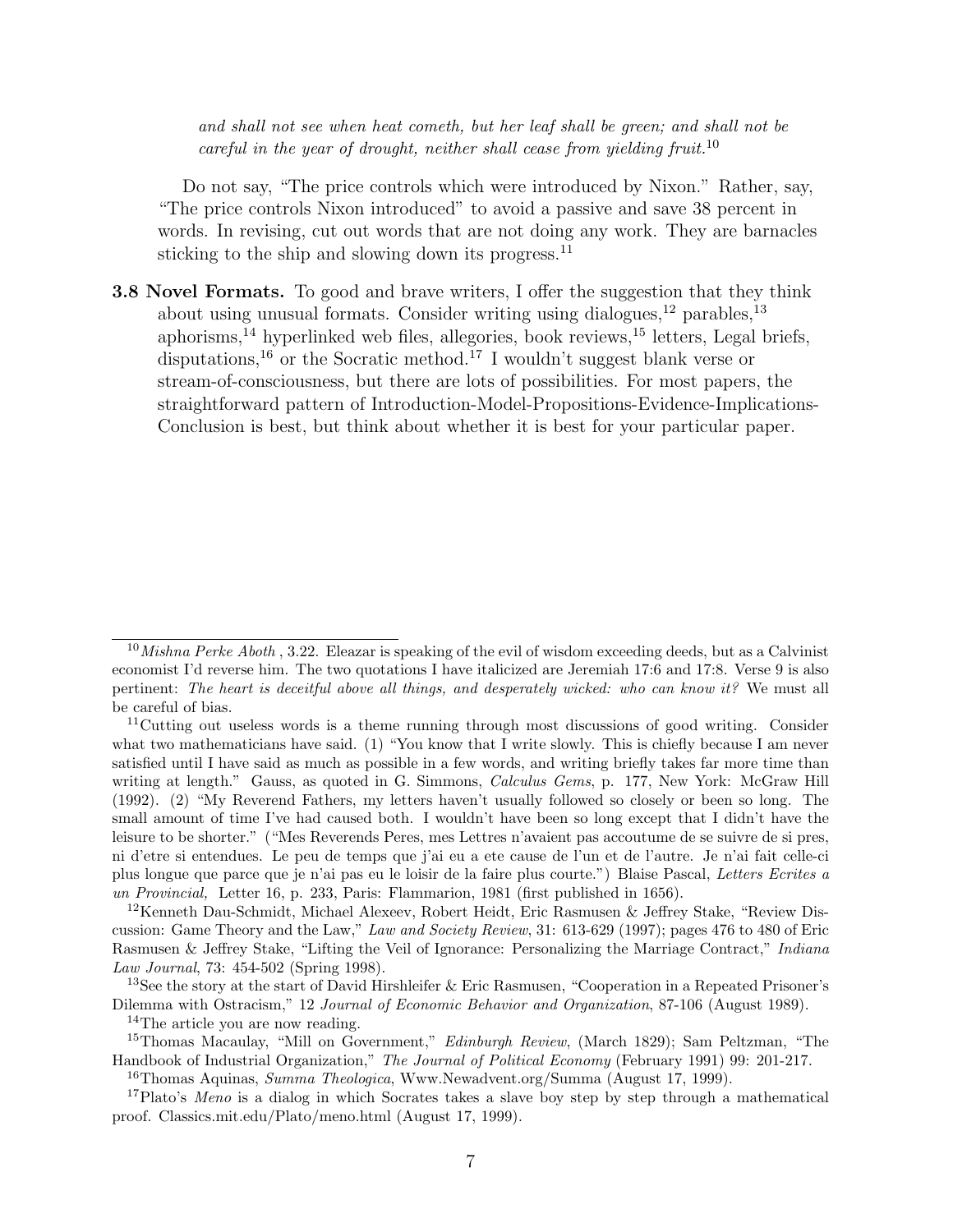## 4. Words and Notation

### 4.1 Word Choice.

- "And so forth" is better than "etcetera".
- "I present a theoretical model in which there are two players, each of whom..." is better than "I present a theoretical model where there are two players, each of whom..."
- Avoid "to assert" and "to state". In over 95 percent of the examples I've seen in student papers they are misused. The word "to say" is fine old Anglo-Saxon and closer to what is meant.

### 4.2 Groups of Related Connecting Words.

- And Furthermore, besides, next, moreover, in addition, again, also, similarly, too, finally, second, last.
- Therefore Thus, then, in conclusion, consequently, as a result, accordingly, finally, the bottom line is.
	- But Or, nor, yet, still, however, nevertheless, to the contrary, on the contrary, on the other hand, conversely, although, though, nonetheless.<sup>18</sup>
	- 4.3 Gender-Neutered language. Political correctness has had an unfortunate impact on academic writing. In English, " he" and "his" have two uses. One use is when we want to refer to a male. The other is when we want to be bland and not specify gender. It has become common to throw in "she"and "her" for the second use. In reading along, we are thinking, 'no special sex' until we hit "her," when a flag goes up and we think that gender must matter. After that first flag, a second flag goes up, "Ah, this is just an expression of the writer's political correctness," the reader thinking this with satisfaction or with irritation depending on his or her political views. In either case, the reader is distracted from what is being written, which is bad unless the writer considers working to destroy patriarchy more important than whatever he (or she!) is writing about.

There are milder forms of political correctness. One is to use "he or she" (as above). This has the disadvantage that it is three times as long as "he" and rather distracting to the reader, who wonders why the author is being so verbose. Another, more insidious form is to resort to the third person, and use "they". This sounds more natural, because we often do that in daily conversation when we want to be purposely vague, not knowing who is doing some particular thing. That vagueness is less desirable in writing,where the singular is generally more desirable because of its extra precision and punch.

<sup>18</sup>This list is based on p. 62 of Mary Munter's 1992 book.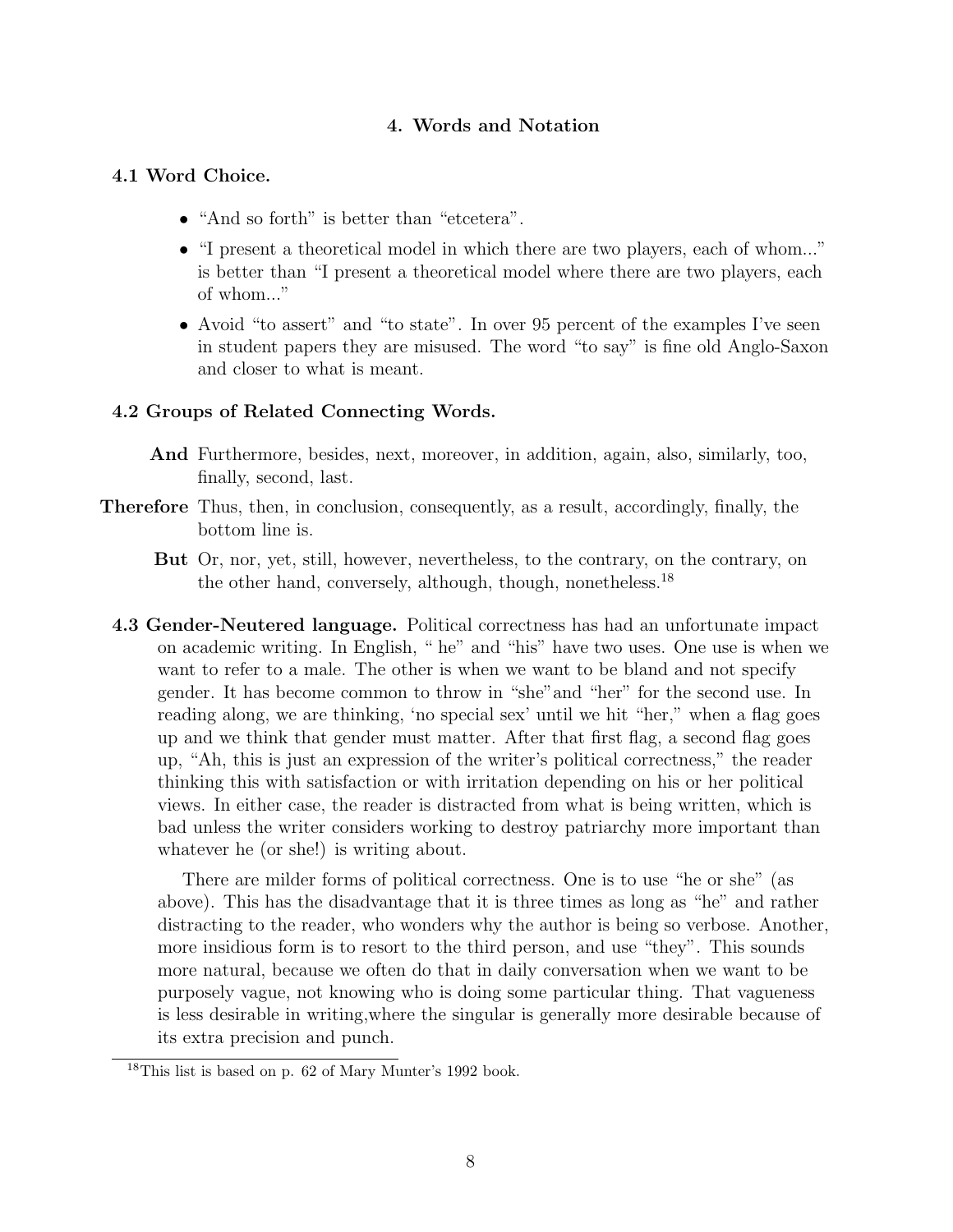- 4.3 Notation. Think about your notation. "By relieving the brain of all unnecessary work, a good notation sets it free to concentrate on more advanced problems, and, in effect, increases the mental power of the race."<sup>19</sup> Bad notation, on the other hand, irritates readers and provokes them to blunt criticism, as in the review that said of one paper, "This paper gives wrong solutions to trivial problems. The basic error, however, is not new: if the reviewer has correctly understood the author's undefined notations and misprints, the stress-strain relations used are those once proposed by St.-Venant..."<sup>20</sup>
	- 1. Use conventional notation such as r for the interest rates and  $p$  for price.
	- 2. To avoid trouble in seminars, avoid using the same letter in both upper and lower case (e.g. Y for output and y for the log of output).
	- 3. Macroeconomists commonly use a symbol for the logarithm of a variable, but I find this irritating, since it weakens intuition considerably. I would rather see " $Y = M/P$ , where Y is output, M is money, and P is price" than " $Y = M - P$ , where Y is the logarithm of output, M is the logarithm of the money supply, and  $P$  is the logarithm of the price."
	- 4. Be careful about using 1 and 2 as subscripts for anything but time. If you have a static model, though, 1 and 2 may do well for denoting countries or companies.
	- 5. Just because you define your notation once does not mean that the reader is going to remember what  $\mu_{ji2}$  meant ten pages later. If possible, define all your notation on one page so the reader knows where to flip back to, even if you don't use a particular variable till later. Also, try to use both words and symbols. Don't say "This shows that as  $\mu_{2i}$  gets bigger, crime falls." Rather, say "This shows that crime falls as  $\mu_{2i}$ , the second-period return to a particular crime, gets bigger."
	- 6. Don't define notation you're not going to use. Someone might, for example, pretend that their model is more general than it is by saying that agent i has ability  $a_i$  and agent j has ability  $a_j$  while later assuming that  $a_i = a_j = a$ . It would be better just to say that all agents have ability a from the start.
- 4.4 Anecdotes. Data is the plural of anecdote. Anecdotes are highly useful if true. One data point is much better than none, an application of the principle of diminishing returns. More data may add less than you think. More often than we like to believe, our data points are not independent, in which case eighty observations may be no better than one. Finding that eighty managers all predict a fall in demand next year has a different meaning if they all based their opinion on the same article in a trade journal.

<sup>&</sup>lt;sup>19</sup>Alfred Whitehead, as quoted in P. Davis and R. Hersh, *The Mathematical Experience*, Boston: Birkhauser (1981).

 $20$ Clifford Truesdell, *Mathematical Reviews*, 12:561 (1951).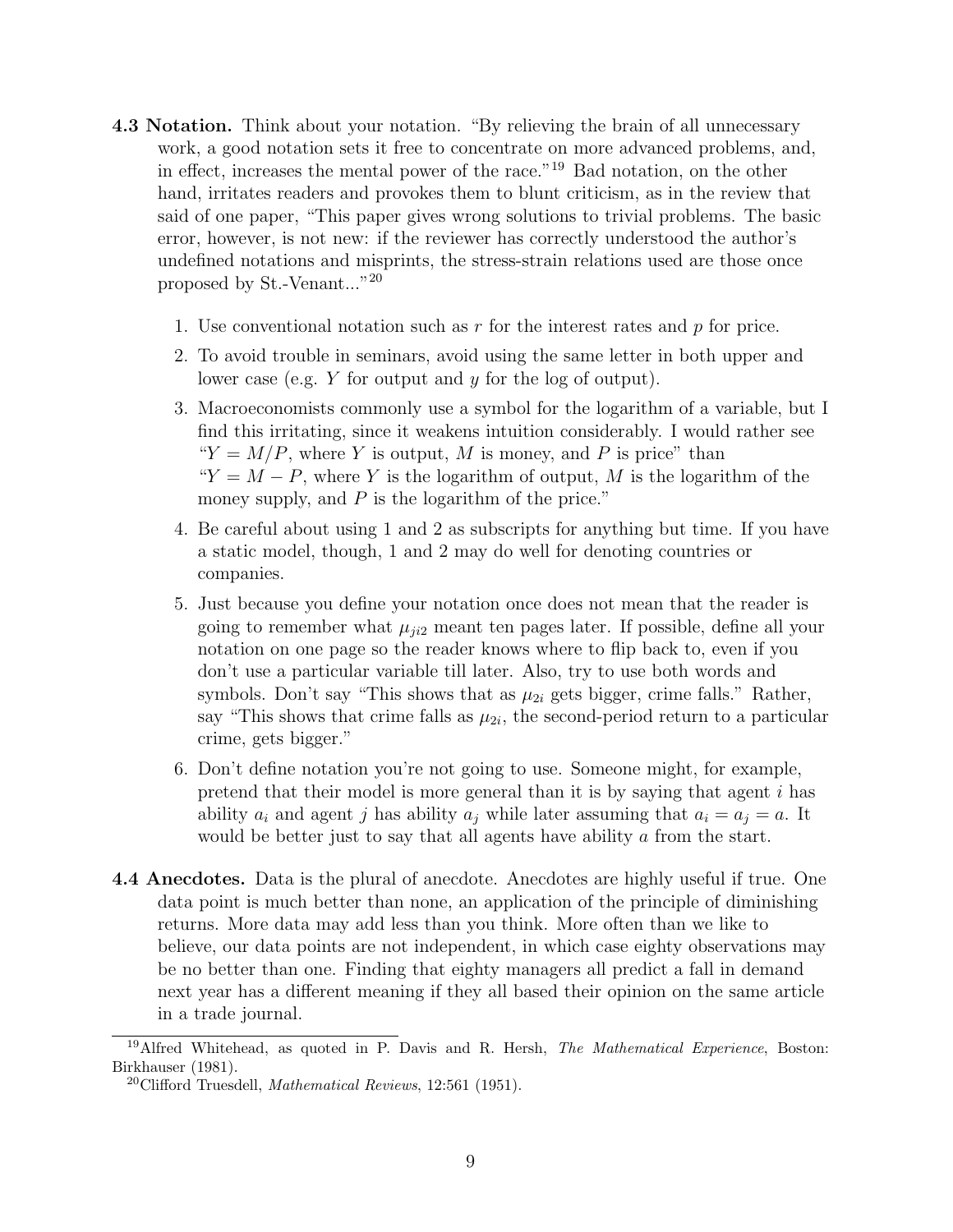Try to find one concrete illustration to carry through the paper, using that illustration to explain the mathematical propositions. "The more abstract the truth is that you would teach, the more you have to seduce the senses to it."<sup>21</sup>

- 4.5 Jargon. Duangkamol Chartpraser found in experiments that college students rated an author higher in expertise if he wrote badly, and rated him higher the longer they had been in college, even though they also said they liked simpler writing better.<sup>22</sup> "Such labour'd nothings , in so strange a style, Amaze th' unlearn'd, and make the learned smile."<sup>23</sup> You must decide who you want to impress, the learned or the unlearned. On this rests whether you should use "impact" as a verb.
- 4.6 Acronyms. Do not say "The supra-national government authority (SNGA) will..." and then use SNGA throughout your paper. Say "The supra-national government authority ("the Authority") will..." The use of acronyms is a vice akin to requiring the reader to learn a foreign language. The reader will not bother to learn foreign terms just to read a paper as insignificant as yours. If the term's length makes using it throughout your paper awkward, the problem is the term, not the number of letters used to represent it. Let the author be warned: when he finds his writing is awkward, that is often a sign his thinking is muddy. Political scientists, take note!

### 5 A Paper from Start to End

5.1 Starting. To overcome writer's block, put together an outline in any order of the points you want to make. Then order them. Start writing without worrying about style, and later revise heavily or start over. Starting twice today is better than waiting three months and starting once. It is better, a *fortiori*, than waiting forever.<sup>24</sup>

Pascal said, "The last thing one knows when writing a book is what to put first."<sup>25</sup> Don't write your introduction first. Write it last. Setting it into the context of the literature, motivating the idea, and so forth are for your reader, not for you. Do, however, at some early stage write up the part of your paper which intuitively explains your idea.

5.2 Numbering. Number each page of text so the reader can comment on particular pages. Number each equation in drafts on which you want comments. If you have appropriate software, label each line.

<sup>&</sup>lt;sup>21</sup>Friedrich Nietzsche, Beyond Good and Evil, 4-128, from Basic Writings of Nietzsche, translated by Walter Kaufmann, New York: Modern Library, (1968) (Jenseits von Gut und Bose, 1886). Just across the page, he writes, "It was subtle of God to learn Greek when he wished to become an author– and not to learn it better" (4-121), a nice observation on the advantage of using a plain style in a popular language rather than, say, the Greek of Sophocles. )

 $^{22}$ Duangkamol Chartpraser "How Bureaucratic Writing Style Affects Source Credibility," *Journalism* Quarterly, 70: 150-159 (Spring 1993). The article itself is rather poorly written.

<sup>23</sup>Alexander Pope, "Essay on Criticism," Part II, line 126 (1711).

<sup>24</sup>Depending, of course, on the substance of your paper.

<sup>25</sup>Blaise Pascal, Pensees, translated by W.Trotter,

Www.orst.edu/instruct/ph1302/tests/pascal, I-19, (1660/August 18, 1999).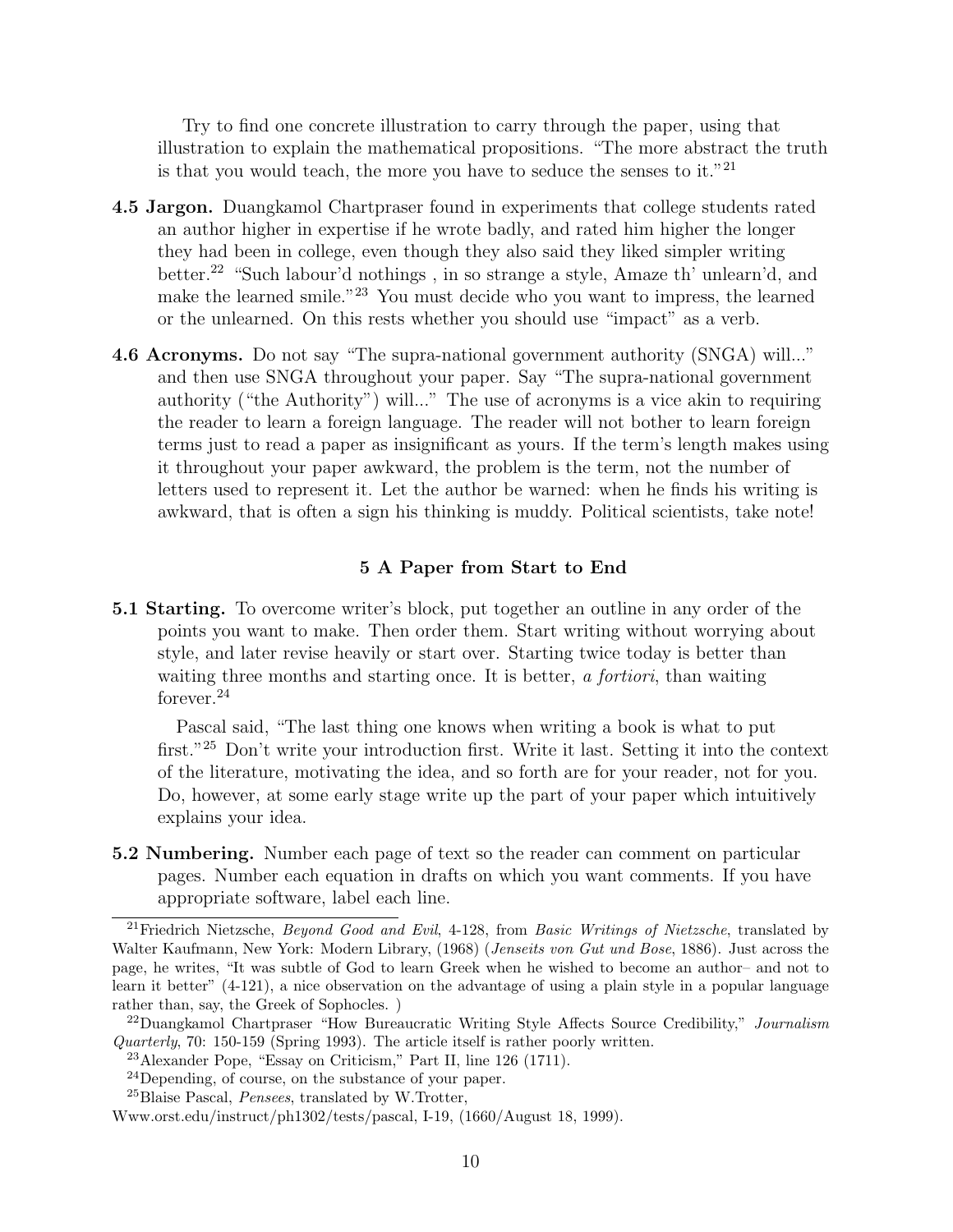- 5.3 Title Pages. The title page should always have (1) the date, (2) your address, (3) your phone number, and (4) your e-mail address. You might as well put your fax number and web address down too, if you have them. The date should be the exact date, so that if someone offers you comments, you know what he mean when he says, "On page 5, line 4, you should say...". Save copies of your old drafts for this same reason.
- 5.4 Abstracts. A paper over five pages long should include a half-page summary of its main point. Depending on your audience, call this an abstract or an executive summary. In general, write your paper so that someone can decide within three minutes whether he wants to read it. Usually, you do not get the benefit of the doubt.

The plaintiff in a lawsuit writes up pleadings which state his complaint and suggested remedy. "John Doe, though driving carefully, hit me with his car and caused \$5,000 in damages, which I should collect from him according to Section 103.2 of the Indiana Code." The judge may respond with a "summary judgement": "The Court dismisses the suit because even if what you say about Doe is true, Section 103.2 does not allow damages when the driver was careful." But if the plaintiff does not submit clear pleadings, the judge rejects his suit anyway: "The Court dismisses the suit for lack of a clear legal basis." A paper's abstract and introduction are like the pleadings in a lawsuit. The abstract should present the claims you make to the reader, with the proof to come later. If the claims are too weak, or, worse, if it is unclear what they are, the reader will not bother to go to the second page of the paper.<sup>26</sup>

- 5.5 Sectioning. It is often useful to divide the paper into short sections using boldface headings, especially if you have trouble making the structure clear to the reader.
- 5.6 Assumptions and Definitions. On page 163 of his article on writing, William Thomson has an excellent discussion of using examples.

"When introducing a novel definition, give illustrative examples. If the definition is a property that an object may or may not have, exhibit:

- 1. Objects that satisfy the definition;
- 2. Objects that do not satisfy the definition;
- 3. Objects that satisfy the definition but almost do not;
- 4. Objects that do not satisfy the definition but almost do."

Figure 1 and Definition 1 are my versions of Thomson's example. Note the importance of Figure (1.4) in pointing out the part of Definition 1 most likely to be misunderstood.

 $^{26}$ In federal courts, if a plaintiff has only ridiculously weak evidence or facetious claims, the judge will fine him under Rule 11 for pleading in bad faith. Something similar, but working through reputation, happens to people who write bad papers.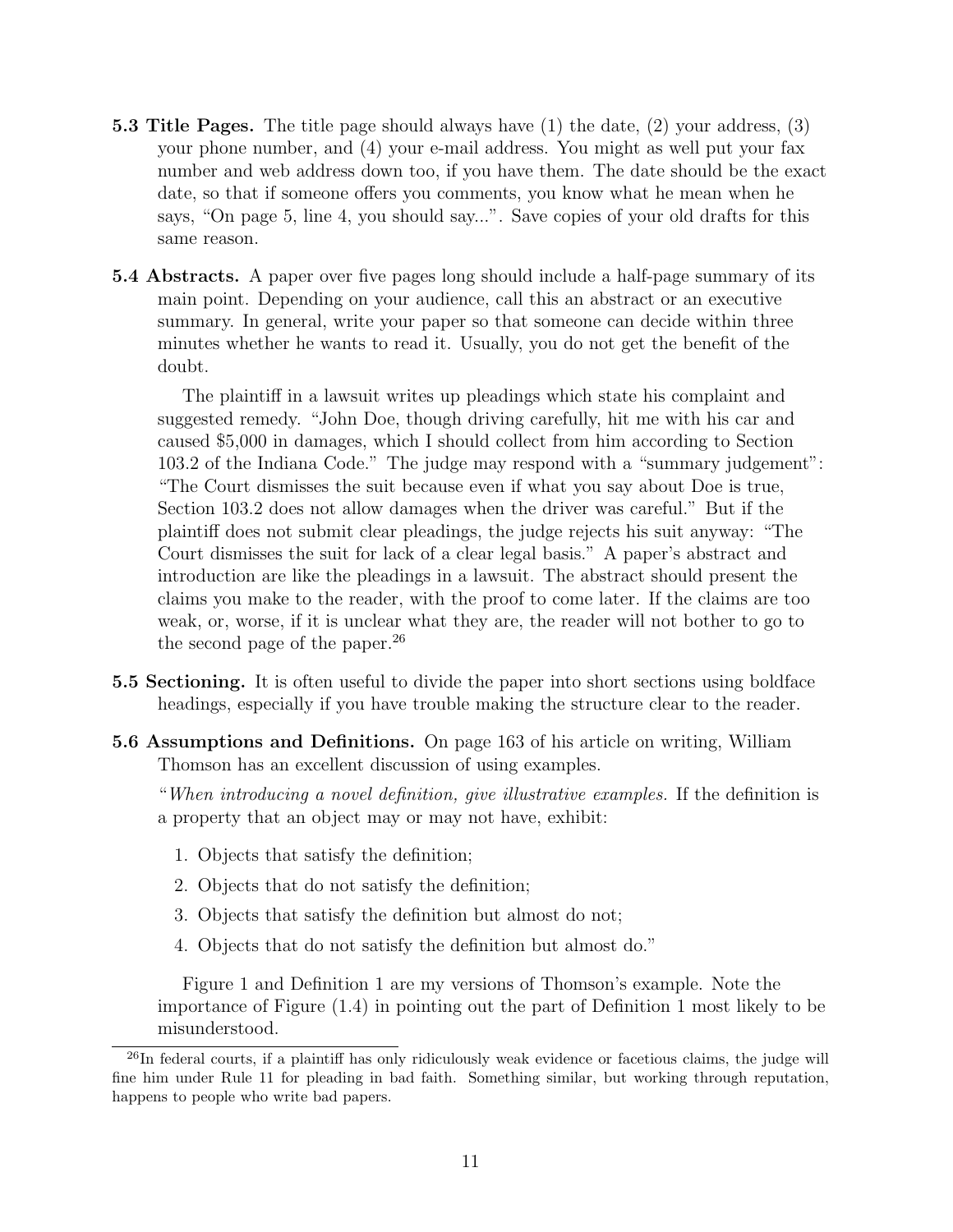**Definition 1.** A function  $f : [0, 1] \rightarrow [0, 1]$  is **increasing** if for all  $x_1$  and  $x_2$ , if  $x_1 < x_2$  then  $f(x_1) < f(x_2)$ .



Figure 1: Examples to Illustrate Definition 1 Functions (a) and (c) are increasing; Functions (b) and (d) are not.

Examples are useful to elucidate not only mathematical definitions but economic policies and laws. You might, for example, suggest a particular anti-merger policy and provide the reader with four examples of mergers that could come under scrutiny.

Thomson also suggest, "State your assumptions in order of decreasing plausibility or generality." Do it in this order for a payoff function: "A1:  $u_i$  is continuous; A2:  $u_i$  is bounded; A3:  $u_i$  is strictly concave.<sup>"27</sup> The last assumption, equivalent to risk aversion, is the one with bite, so put it at the end and flag it somewhere for your readers.

5.7 Propositions Technical papers should present their results as Propositions (the interesting results, stated in words), Corollaries (subsidiary ideas or special cases which flow directly from the propositions), Lemmas (points which need to be proved to prove the propositions, but usually have no intrinsic interest), and Proofs (why something is true). Lemmas and proofs can be purely mathematical, but propositions and corollaries should be intelligible to someone who flips directly to them when he picks up the paper. That means they must be intelligible to someone who does not know the paper's notation. A reader must be able to decide whether the paper is worth reading just by reading the propositions.

Be content if your paper has one contribution to make– that is one more than usual in economics journals. If you include too many points the reader won't be able to find the best one. Beware of listing numerous results as propositions. Three propositions to an article is plenty; someone who says that everything is interesting says that nothing is interesting.

5.8 The Model. It is best to present the model quickly before pausing to explain the assumptions. That way, the experienced reader can grasp what the model is all about, and all readers can flip back and find the notation in one place. It is

 $27$ Thomson (1999), p. 169.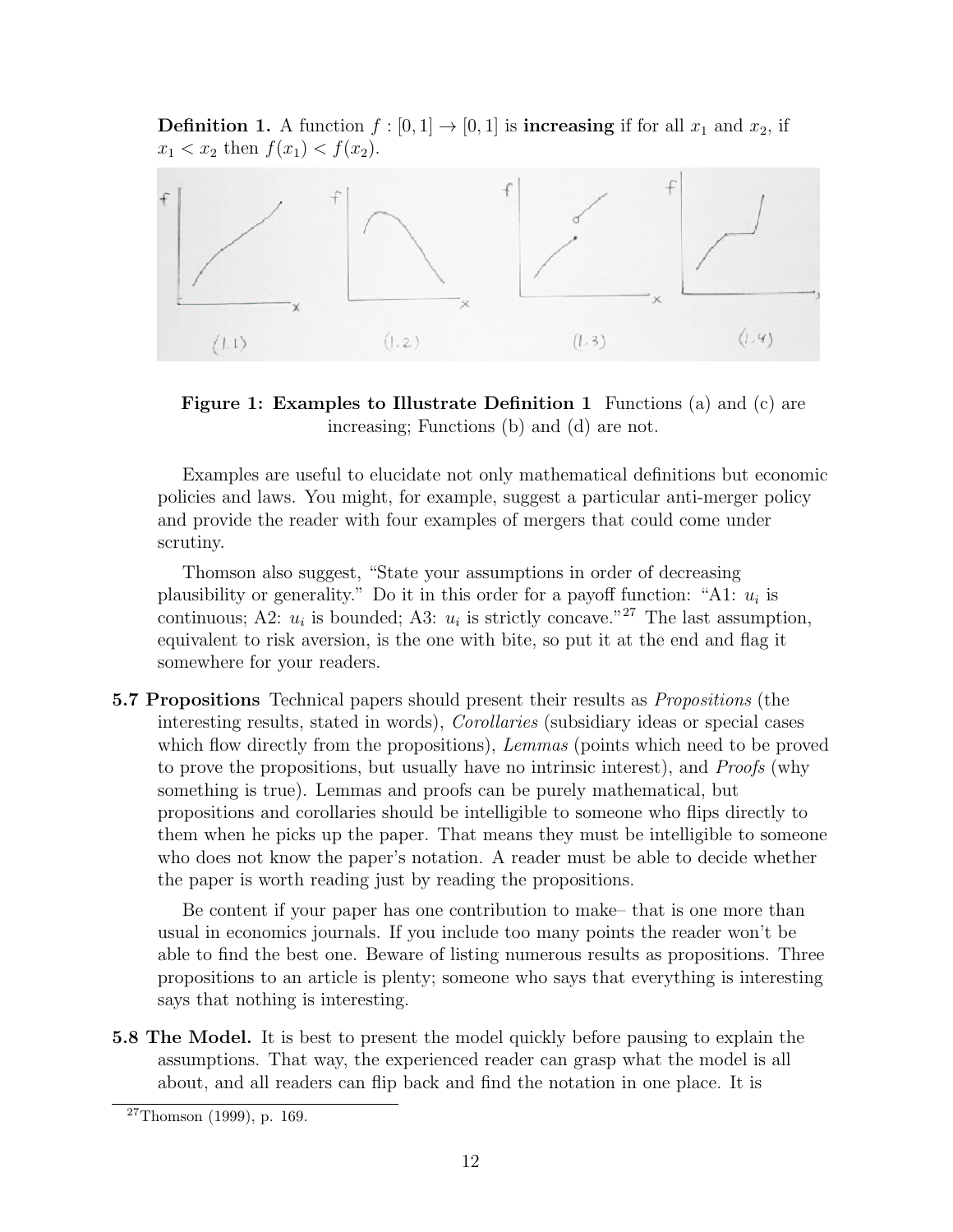reasonable, and even desirable, however, to separate the model from the analysis of equilibrium. Such separation is particularly important for beginners in game theory, who have a wonderously difficult time separating out the rules of the game from the description of the equilibrium– "What could happen" from "What does happen."

- 5.9 Proof by Example. Often a model's qualitative predictions depend on its parameters, preventing clean propositions. In such a case, consider dropping the general model and using two examples. A general proposition like "Free trade increases conflict if  $\alpha > \frac{3\beta^2}{\log(2)}$  $\frac{3\beta^2}{\log(\gamma)}$  and reduces it otherwise," really just means "Free trade can either increase or reduce conflict, depending on the parameters." Such a proposition can be proven by laying out two numerical examples, one where free trade increases conflict and one where it reduces conflict. Such a proof is more enlightening than one with pseudo-generality in  $\alpha$ ,  $\beta$ , and  $\gamma$ .
- 5.10 Headings. Headings should have what Munter calls "stand-alone sense."<sup>28</sup> Make all headings skimmable. The reader should get some information from each of them. Instead of "Extensions", try "Extensions: Incomplete Information, Three Players, and Risk Aversion."

White space on the page is part of the writing too. This is obvious in tables and figures. Do you feel any temptation to fill up your figures with text in order to save space, as in Figure 2? If you don't, don't feel any compulsion to do so in the tables or text either.



ahead and use more paper if you have something worthwhile to say; that's X what junky white pines from Georgia are planted for, after all.

# Figure 2: Misusing Your Budget Constraint, Paperwise

- 5.11 The Conclusion. Do not introduce new facts or ideas in your concluding section. Instead, summarize your findings or suggest future research.
- 5.12 Appendices. Appendices should be self-contained. If you put the proof of a proposition in an appendix, put a copy of the proposition too, and perhaps even a recap of the notation.

 $^{28}$ Munter (1992), p.52)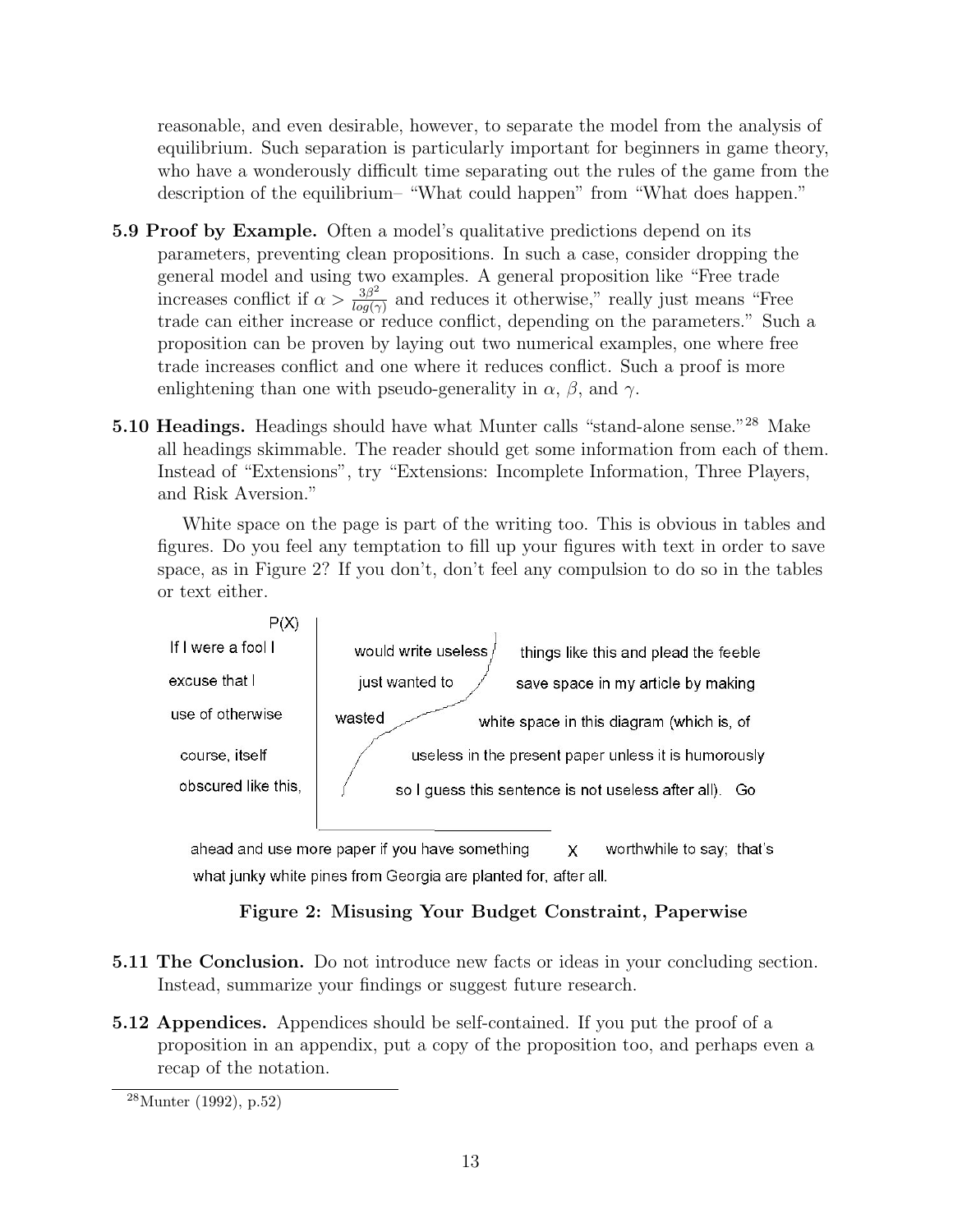5.13 The Reference List. Even a working paper should have a list of references, and these should be at the very end, after the appendices and diagrams, so the reader can flip to them easily. Law reviews do not publish lists of references, but you should have one anyway for the working paper version, including separately a list of cases and statutes cited. Include a few words of explanation after every case if you want to be especially helpful. Example: United States v. O'Brien, 391 U.S. 367 (1968) (upholding the conviction of a draft card burner).

#### 6 Footnotes and Quotations

6.1 Footnotes. Scholarly references to ideas can be in parenthetic form, like (Rasmusen  $[1988]$ , instead of in footnotes.<sup>29</sup> Footnotes are suitable for tangential comments, citation of specific facts (e.g., the ratio of inventories to final sales is 2.6), or explanations of technical terms (e.g., Dutch auction).<sup>30</sup> Notes should be footnotes, not endnotes.<sup>31</sup> Every statistic, fact, and quotation that is not common knowledge should be referenced somehow. In deciding whether something is common knowledge, ask, "Would any reader be skeptical of this, and would he know immediately where to look to check it?" Economists are sloppy in this respect, so do not take existing practice as a model.

Try not to have footnote numbers<sup>32</sup> in the middle of a sentence. If a sentence requires two footnotes, as when you say that the populations of Slobovia and Ruritania are 2 million and 24 million, just use one footnote for the two facts. You may even wait until the end of the paragraph if you think the reader will still know which facts are being footnoted.<sup>33</sup>

Footnotes have a quite different purpose in drafts, where they can be used for comments to oneself or to co-authors. I put comments to myself as footnotes starting with xxx, like this.<sup>34</sup> I am eccentric, but this helps me not to forget to add things later at the appropriate places.

 $34xxx$  This is just a foonote to myself. Thus, I don't bother to get the ypos out.

 $^{29}$ Like this: Rasmusen, Eric (1988) "Stock Banks and Mutual Banks." *Journal of Law and Economics*. October 1988, 31: 395-422.

 $30$ Like this tangential comment. Inventory ratio: 2.62 for 1992-III, *Economic Report of the President*, 1993, Washington: USGPO, 1993. In a Dutch auction, the price begins at a high level and descends gradually until some buyer agrees to buy.

 $31$ If this were an endnote, I am sure you would not read it.

 $32$  Like this one. A distraction, wasn't it? Go back up the page again and continue reading.

<sup>&</sup>lt;sup>33</sup>The Slobovia population figure is from the 1999 *Statistical Abstract of Slobovia*, Boston: Smith Publishing. The Ruritania figure is for 1994, and is from the 1998 Fun Facts From Fiction, Bloomington, Indiana: Jones and Sons. In this case, I probably ought to have put the footnote at the end of the sentence containing the populations rather than waiting till the end of the paragraph. I should not, however, have two footnotes interrupting that sentence.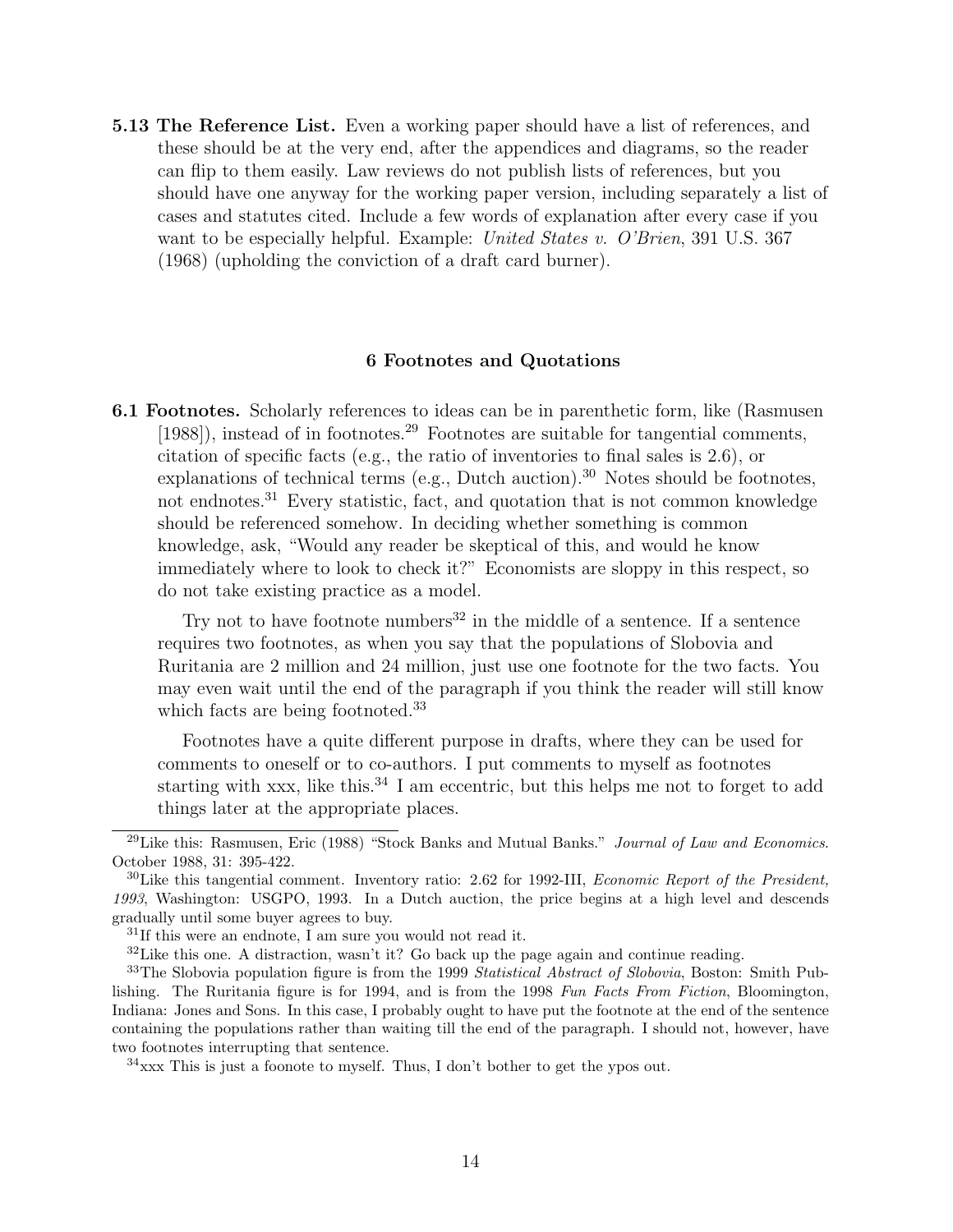- 6.2 Cites to Books. References to books should usually be specific about which part of the book is relevant. Give the chapter or page number.<sup>35</sup> Note that I give 1776 as the year of Smith's work, rather than 1952, as the back of the title page of my copy says. The year could tell the reader one of two things: 1. the year the idea was published, or 2. what edition you looked at when you wrote the paper. Usually (1) is much more interesting, but you should also have (2) in the references at the end of the paper so the page numbers are meaningful.
- 6.3 Citation Format. How to cite old books is a problem. I like the format of: Smith, Adam (1776/1976) An Inquiry into The Nature and Causes of the Wealth of Nations. Chicago: University of Chicago Press, 1976. This does not seem quite right for Aristotle, but for moderns like Smith it combines the two functions of saying when the idea originated and how the reader can get a copy with the cited page numbering.

There seems to be consensus in the journals that the reference list should cite Author, Year, Volume, Pages, Journal (or City and Publisher, for a book), and Title. Some journals like to have the month of publication, a good idea because it helps readers find the issue on their bookshelf. Legal style is to list only the first page, not the first and last pages, a bad idea because readers like to know how long the article is.<sup>36</sup>

If you have the author's first name, put it in the citation rather than just using his initial. If, however, he customarily uses a different name, use the name by which he is known. Thus, you should not write "J. Ramseyer," or "M. Ramseyer," or "John Ramseyer," but "J. Mark Ramseyer," for the Japan scholar who goes by the name "Mark".

5.4 Quotations. Long quotations should be indented and single- spaced. Any quotation should have a reference attached as a footnote, and this reference should include the page number, whether it is to an article or a book.

When should you use quotations? The main uses are (a) to show that someone said something, as an authority or an illustration; and (b) because someone used especially nice phrasing. Do not use quotations unless the exact words are important. If they are and you do quote, give, if you have it, the exact page or section.

#### 7 Tables, Figures, and Numbers

7.1 Highlighting Numbers in Tables. Circle, box, boldface, or underline the important entries in tables. Often you will wish to present the reader with a table of

<sup>35</sup>Example: "Adam Smith suggests that sales taxes were preferred to income taxes for administrative convenience (Smith [1776], p. 383)." Or, "(Smith [1776], 5-2-4)." If you really wish to cite the entire book, then that is okay too: "Smith (1776) combined many ideas from earlier economists in his classic book."

<sup>36</sup>One good style is: Davis, John (1940) "The Argument of an Appeal," American Bar Association Journal (December 1940) 26: 895-899.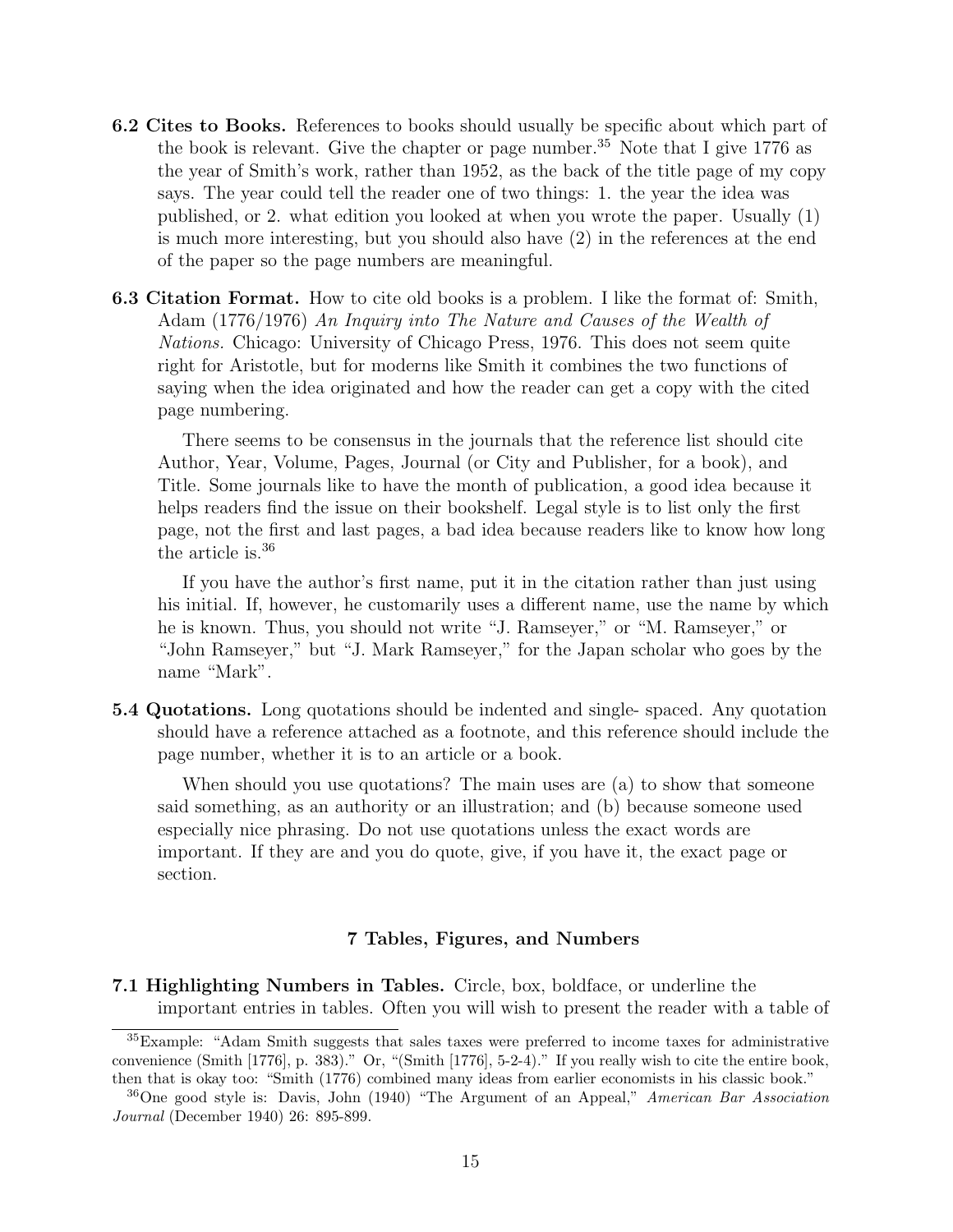100 numbers and then focus on 2 of them. Help the reader find those two. Table 1 and 2 show ways to do this.

The title of Table 2 illustrates an exception to three rules of good writing: (1) Use short words instead of long words, (2) Use Anglo-Saxon roots instead of Greek or Latin, and (3) Use unambiguous words rather than words with more than one meaning. I had to decide whether to use "illegitimacy", a long Latinate word with many meanings, or "bastardy" a shorter Anglo-Saxon word with only one meaning. I avoided "bastardy" because it is somewhat archaic and the word "bastard" is most commonly used in slang, so that the reader would be distracted from my subject if I followed the three rules above. But I thought carefully before breaking the rules!

|      | THE CSU TURNED PCI TOO,000 I OPURUSION |        |        |       |       |       |       |       |       |          |
|------|----------------------------------------|--------|--------|-------|-------|-------|-------|-------|-------|----------|
|      | Under 18                               | 18-20  | 21-24  | 25-29 | 30-34 | 35-39 | 40-44 | 45-49 | $50+$ | All ages |
|      |                                        |        |        |       |       |       |       |       |       |          |
| 1961 | 1,586                                  | 8,183  | 8,167  | 6,859 | 6,473 | 6,321 | 5,921 | 5,384 | 2,594 | 3,877    |
| 1966 | 2,485                                  | 8,614  | 7,425  | 6,057 | 5,689 | 5,413 | 5,161 | 4,850 | 2,298 | 3,908    |
| 1971 | 3,609                                  | 11,979 | 9,664  | 6,980 | 6,016 | 5,759 | 5,271 | 4,546 | 2,011 | 4,717    |
| 1976 | 3,930                                  | 13,057 | 10,446 | 7,180 | 5,656 | 5,205 | 4,621 | 3,824 | 1,515 | 4,804    |
| 1981 | 3,631                                  | 15,069 | 11,949 | 8,663 | 6,163 | 5,006 | 4,176 | 3,380 | 1,253 | 5,033    |
| 1985 | 3,335                                  | 15,049 | 13,054 | 9,847 | 7,181 | 5,313 | 4,103 | 3,155 | 1,088 | 5,113    |
|      |                                        |        |        |       |       |       |       |       |       |          |

Table 1 Arrest Rates per 100,000 Population

Note: Over 50% of arrests are for "public order" offenses (e.g. drunk driving, prostitution), especially for older people. The underlined entries are mentioned in the text. Source: BJS (1988c), pp. 26-27.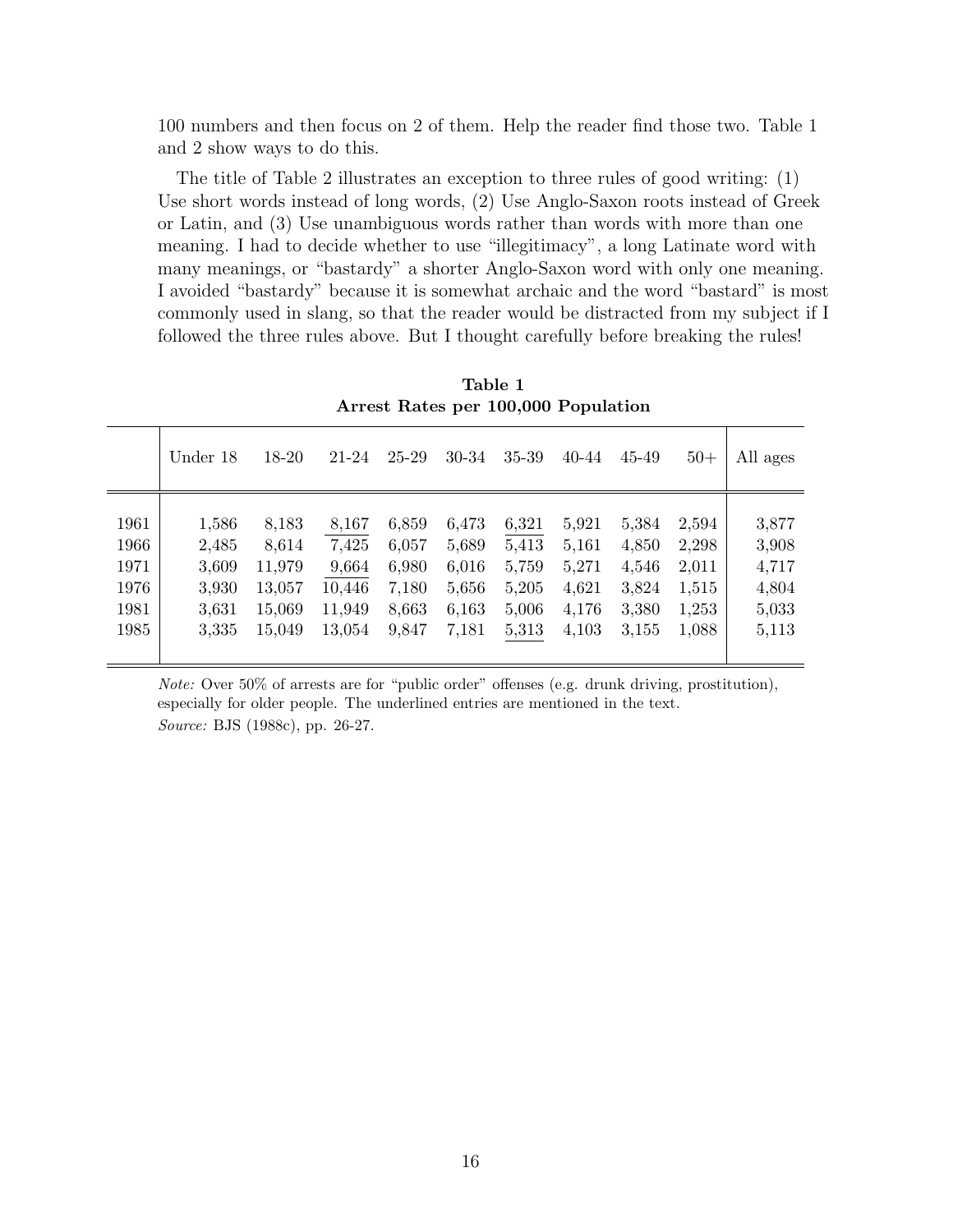| State              | Illegitimacy     | <b>AFDC</b>  | Income              | Urban-<br>ization | <b>Black</b>     | Dukakis<br>vote | Residual<br>Illegitimacy |
|--------------------|------------------|--------------|---------------------|-------------------|------------------|-----------------|--------------------------|
|                    | $(\%)$           | $(\$/month)$ | $(\frac{\$}{year})$ | $(\%)$            | $(\%)$           | $(\%)$          | $(\%)$                   |
| Maine              | 19.8             | 125          | 12,955              | 36.1              | 0.3              | 44.7            | $2.8\,$                  |
| New Hampshire      | 14.7             | 140          | 17,049              | 56.3              | 0.6              | 37.6            | 2.3                      |
| Vermont            | 18.0             | 159          | 12,941              | 23.2              | $0.4\,$          | 48.9            | $-4.9$                   |
| Massachusetts      | 20.9             | 187          | 17,456              | 90.6              | 4.8              | 53.2            | $-6.2$                   |
| Rhode Island       | 21.8             | 156          | 14,636              | 92.6              | $3.8\,$          | 55.6            | $-5.2$                   |
| Connecticut        | $23.5\,$         | 166          | 19,096              | 92.6              | 8.2              | 48.0            | 2.3                      |
| Delaware           | 27.7             | 99           | 14,654              | 65.9              | 18.9             | 44.1            | 2.1                      |
| Maryland           | 31.5             | 115          | 16,397              | 92.9              | 26.1             | 48.9            | $-0.4$                   |
| DC                 | $59.7\,$         | 124          | 17,464              | 100.0             | 68.6             | 82.6            | 0.5                      |
| Virginia           | 22.8             | 97           | 15,050              | $72.\overline{2}$ | 19.0             | 40.3            | $-2.1$                   |
| West Virginia      | 21.1             | 80           | 10,306              | $36.5\,$          | $2.9\,$          | 52.2            | 2.1                      |
| North Carolina     | 24.9             | 92           | 12,259              | $55.4\,$          | 22.1             | 42.0            | $-6.0$                   |
| South Carolina     | $29.0\,$         | 66<br>$83\,$ | 11,102              | $60.5\,$          | $30.1\,$         | 38.5<br>40.2    | $-5.0$<br>$-3.5$         |
| Georgia<br>Florida | $28.0\,$<br>27.5 | 84           | 12,886<br>14,338    | 64.8<br>$90.8\,$  | $26.9\,$<br>14.2 | 39.1            | $5.0\,$                  |
|                    |                  |              |                     |                   |                  |                 |                          |
| Kentucky           | 20.7             | 72           | 11,081              | 46.1              | $7.5\,$          | 44.5            | 1.4                      |
| <b>Tennessee</b>   | $26.3\,$         | $54\,$       | 12,212              | 67.1              | 16.3             | 42.1            | 5.7                      |
| Alabama            | 26.8             | $39\,$       | 11,040              | 67.5              | $25.6\,$         | 40.8            | $0.5\,$                  |
| Mississippi        | $35.1\,$         | $39\,$       | 9,612               | $30.5\,$          | 35.6             | 40.1            | 2.4                      |
| Montana            | 19.4             | 120          | 11,264              | 24.2              | 0.2              | 47.9            | $0.5\,$                  |
| Idaho              | 13.0             | 95           | 11,190              | 20.0              | 0.4              | 37.9            | $-0.6$                   |
| Wyoming            | 15.8             | 117          | 11,667              | 29.2              | 0.8              | $39.5\,$        | $-2.3$                   |
| Colorado           | 18.9             | 109          | 14,110              | 81.7              | $3.9\,$          | 46.9            | 1.3                      |
| New Mexico         | 29.6             | 82           | 10,752              | 48.9              | 1.7              | 48.1            | 14.0                     |
| Arizona            | 27.2             | 92           | 13,017              | 76.4              | 2.7              | 40.0            | 12.0                     |
| Utah               | 11.1             | 116          | 10,564              | 77.4              | 0.7              | $33.8\,$        | $-14.0$                  |
| Nevada             | 16.4             | 86           | 14,799              | 82.6              | 6.9              | 41.1            | 3.2                      |
| Washington         | $20.8\,$         | $157\,$      | 14,508              | $81.6\,$          | $2.4\,$          | $50.0\,$        | $-4.8$                   |
| Oregon             | $22.4\,$         | $123\,$      | 12,776              | 67.7              | $1.6\,$          | $51.3\,$        | 1.5                      |
| California         | $27.2\,$         | 191          | 16,035              | 95.7              | $8.2\,$          | $48.9\,$        | $-6.8$                   |
| Alaska             | $22.0\,$         | 226          | 16,357              | 41.7              | $3.4\,$          | 40.4            | $-10.0$                  |
| Hawaii             | $21.3\,$         | 134          | 14,374              | $76.3\,$          | $1.8\,$          | $54.3\,$        | 1.1                      |
| United States      | $24.5\,$         | 124          | 14,107              | 77.1              | 12.4             | $46.6\,$        | $0.0\,$                  |

Table 2: The illegitimacy data and the regression residuals [Some states are omitted]

Notes: Extreme values are boxed. States defined as Southern are boldfaced. Residuals are from equation (34). Sources and definitions are in footnotes 23 and 25.

7.2 Summary Statistics. If you do not have hundreds of observations, you should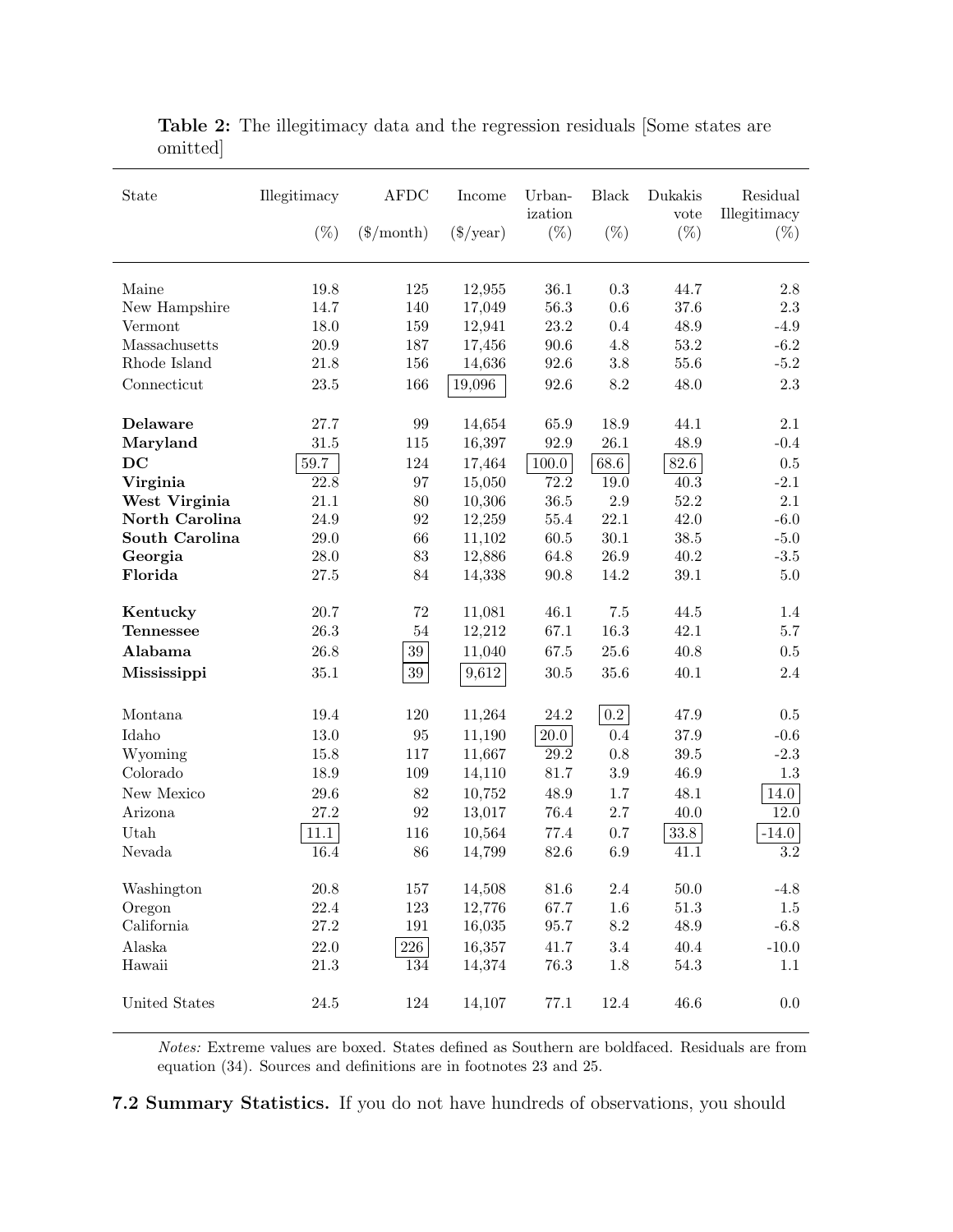consider showing your reader all of your data, as I did in Table 2. Note that I gave the reader the regression residuals by observation, which reveals outliers that might be driving my results. It is not enough just to show which observations are outliers in the variables– D.C. is an outlier in both the dependent and explanatory variables, but it isn't one in the residual. Regardless of the number of observations, give the reader the summary statistics, as in Table 3.

### Table 3: A Summary Table of the Data on Illegitimacy by State

N = 51. The District of Columbia is included. The U.S. mean is the value for the U.S. as a whole, as opposed to the equal-weighted mean of the 51 observations. Sources and definitions are in footnotes 23 and 25.

| Variable                      | Minimum | Mean<br>Across States | Mean<br>(U.S.) | Median | Maximum |
|-------------------------------|---------|-----------------------|----------------|--------|---------|
|                               |         |                       |                |        |         |
| Illegitimacy $(\%)$           | 11.1    | 23.4                  | 24.5           | 22     | 59.7    |
| $AFDC$ ( $\$/month$ )         | 39      | 112                   | 124            | 109    | 226     |
| Income $(\frac{2}{\sqrt{2}})$ | 9,612   | 13,440                | 14,107         | 13,017 | 19,096  |
| Urbanization $(\%)$           | 20.0    | 64.5                  | 77.1           | 67.1   | 100     |
| Black $(\%)$                  | 0.2     | 10.8                  | 12.4           | 6.9    | 68.6    |
| Dukakis vote $(\%)$           | 33.8    | 46.0                  | 46.6           | 44.7   | 82.6    |
|                               |         |                       |                |        |         |

I did not put the standard deviations in Table 3 even though we usually think of them as the most important feature of a variable after the mean. If a variable has a normal distribution, listing the mean and the variance (or, equivalently, the mean and the standard deviation) makes sense because they are sufficient statistics for the distribution– knowing them, you know the exact shape of it. If the variable does not have a normal distribution, though, it may not be very useful to know the standard deviation, and such is the case in the data above. If the data might be highly skewed, the median may be useful to know, and if the data is bounded, the minimum and maximum are useful. If the data points are well known, such as states, countries, or years, it may be useful to give the reader that information too. I could have put the states in parentheses in the table above, like this:

Illegitimacy  $(\%)$  | 11.1 (Utah) 23.4 24.5 22 59.7 (D.C.) |

7.3 Correlation Matrices. Correlation matrices should be used more often than they are. You will want to look at them yourself while doing your multiple regressions in order to see how the variables are interacting.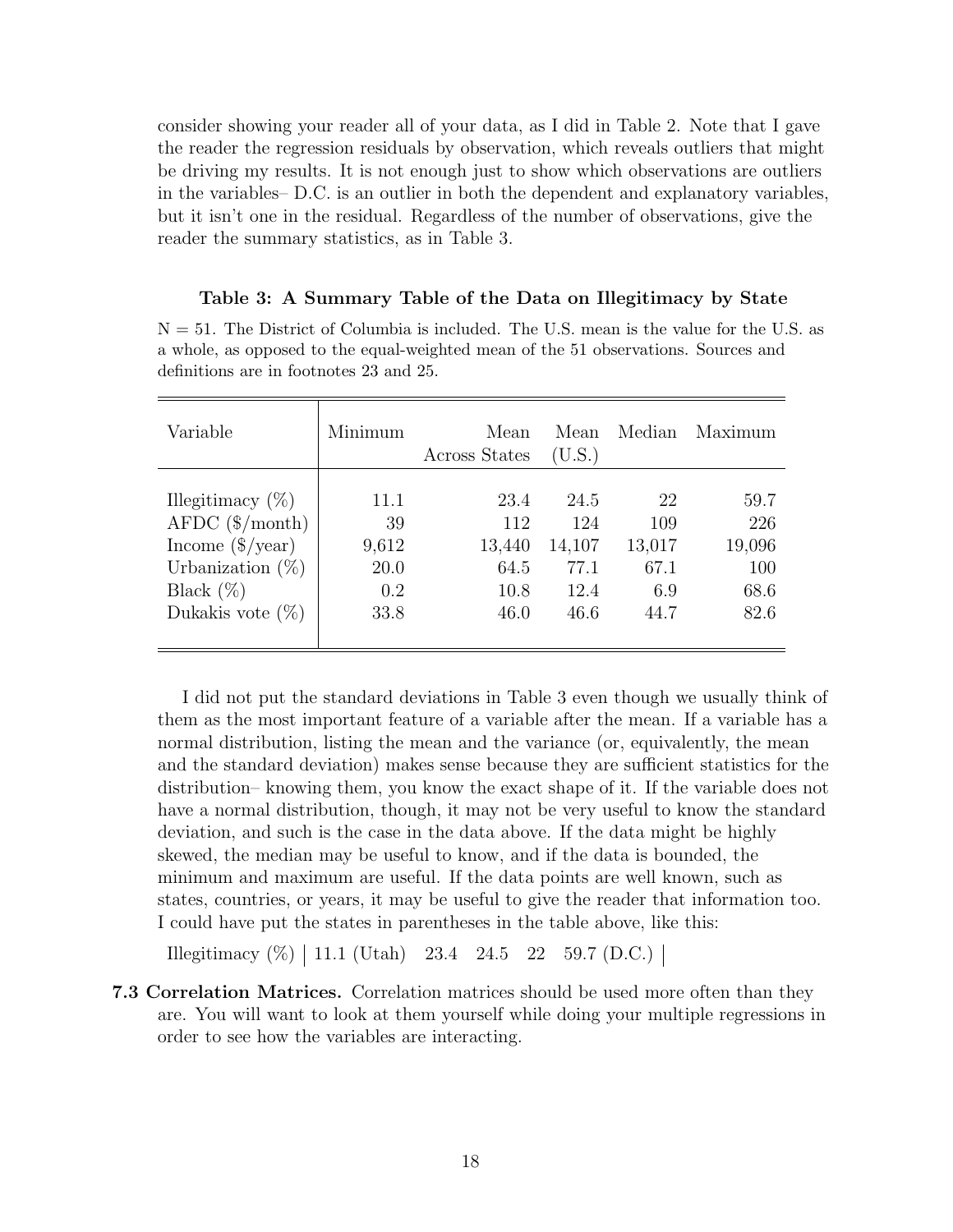|                                                                                         | Illegit<br>-imacy                                 | AFDC                                                   | Income                              | Urban-<br>ization            | Black              | South       | Dukakis<br>vote |
|-----------------------------------------------------------------------------------------|---------------------------------------------------|--------------------------------------------------------|-------------------------------------|------------------------------|--------------------|-------------|-----------------|
| Illegitimacy<br><b>AFDC</b><br>Income<br>Urbanization<br>Black<br>South<br>Dukakis vote | 1.00<br>$-.25$<br>.18<br>.24<br>.76<br>.48<br>.18 | 1.00<br>$-.36$<br>$-.09$<br>$-.17$<br>$-.17$<br>$-.06$ | 1.00<br>.09<br>.00<br>$-.28$<br>.06 | 1.00<br>.14<br>$-.05$<br>.17 | 1.00<br>.66<br>.03 | 1.00<br>.07 | 1.00            |

Table 4: A correlation matrix of the variables

 $N = 51$ . The District of Columbia is included. Sources and definitions are in footnotes 23 and 25.

7.4 Normalizing Data. In empirical work, normalize your variables so the coefficients are easy to read. A set of ratios (.89, .72, .12) can be converted to percentages, (89, 72, 12). Incomes can be converted from (12,000, 14, 000, 78,100) to (12, 14, 78.1), making the units "thousands of dollars per year" instead of "dollars per year" and making the coefficient on that variable .54 instead of .0054. Z-scores, the variables minus their means divided by their standard deviations, may be appropriate for numbers without meaningful natural units, such as IQ scores or job satisfaction.

If you do decide to write a full number such as "12, 345," it helps to put the comma in to separate out thousands. Leave out meaningless decimal places. 15,260 is better than 15260.0. In fact, if you are talking about incomes, there is a case to be made for using 15 instead, and measuring in thousands of dollars. That discards information, to be sure, but the number is simpler to work with, and if the data measurement error has, say, a standard deviation of 3,000, the loss in information is small.

Note that I said "data measurement error," not "the size of the disturbances". We often forget that there is measurement error in the data even before we start doing regressions with it and adding disturbances to represent specification error, omitted variables, and so forth. Remember the story of the man who was asked how old a certain river was and said "That river is 3,000,021 years old." When asked how he knew that precise number, he said, "Well, I read in a book that it was 3 million years old, and the book is 21 years old."<sup>37</sup>

7.5 Variable Names. There is no need to use peculiar code names for variables.

 $37$ The story is from Chapter 3, "Specious Accuracy," pp. 62-69 of Oskar Morgenstern, On the Accuracy of Economic Observations, 2nd edition, Princeton, Princeton University Press (1963) (1st edition, 1950.) Note the precedent of a theorist criticizing econometrics– and considering it important.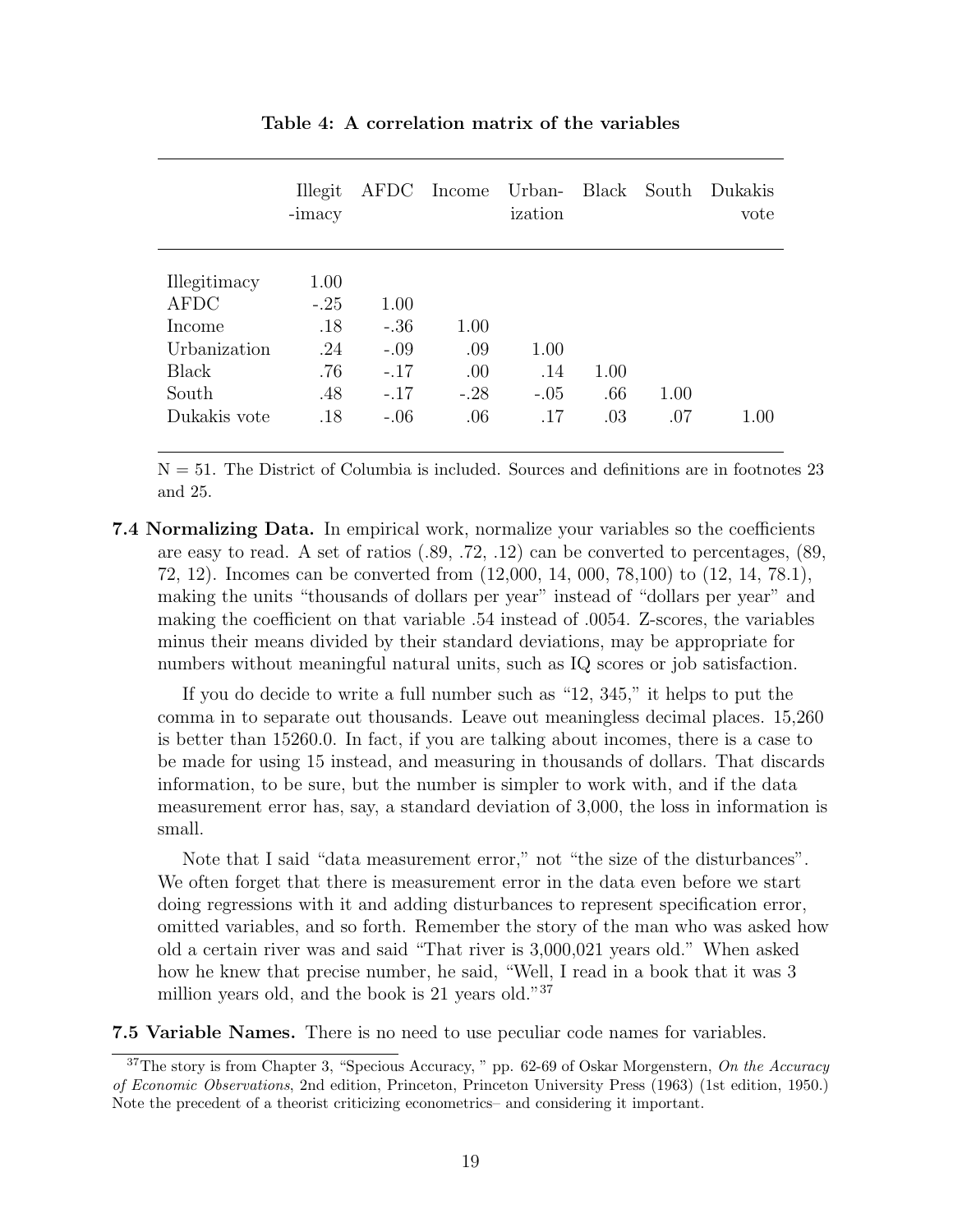"Density" is a much better name than the unpronounceable and mysterious "POPSQMI."

Use words as well as numbers, or instead of them. Say "Because of the differentiability assumption  $(A2)...$ ," not "Because of  $(A2)...$ " As William Thomson says on p. 161 of his article, "The argument that numbers and abbreviations save space is not very convincing given that they will not shorten a 20-page paper by more than five lines, and they certainly will not save time for your reader."

- 7.6 Table Location. Always refer to tables in the text. Otherwise, the table is like a paragraph that has no link to the paragraphs before and after it. Put tables and figures in the text, not at the end of the paper. Journals often ask authors to put tables and figures at the end for ease in processing manuscripts but don't do it till the paper is accepted. The common practice of putting them at the end in working papers is a good example of the author being lazy at the expense of his readers.
- 7.7 Table Titles. Give useful titles to every table and every diagram. Do not label a table as "Table 3." Say, "Table 3: Growth in Output Relative to Government Expenditure." (When you refer to the table in the text, though, you can just refer to "Table 3," since it will be apparent from the context what the table is about.) Also don't title a table "Regression Results" or "Summary Statistics." Those are useless names– anybody can look at a table and tell it is regression results or summary statistics. "Executive Pay Regressions" and "Executive Pay Summary Statistics" are better names.
- 7.8 Diagram Axes. In diagrams, use words to label the axes, not just symbols. Say: " $X$ , the education level," not just " $X$ ".
- 7.9 Econometrics. It is good to present several specifications for a regression, but pick your favorite specification and use it as your base. Discuss it in detail, and only say what happens in other specifications for comparison with the base regression, because your reader will find one regression hard enough to understand. You might use  $y = \beta x + \gamma z$  as your base, for example, because it represents your theory best, but then present (1)  $y = \beta \log(x) + \gamma \log(z)$ ; (2)  $y = \beta x + \gamma z$ , but excluding 10 outlier observations; and (3)  $y = \beta x$ . That way you have done three robustness checks, which together span three dimensions of specification space.

If you report the F-statistic, the Aikake Information Criterion, or anything else, do it for a reason. Don't report it just because your fancy regression program spewed it out. A common example of a useless statistic is the F-statistic for the test that all the coefficients in a regression equal zero. The reader can deduce for himself that if you bothered to report the estimated coefficients in your paper, it must be that the results were not complete garbage.

Here is a sample of how you might report a regression result:

A simple regression of illegitimacy on AFDC and a constant yields the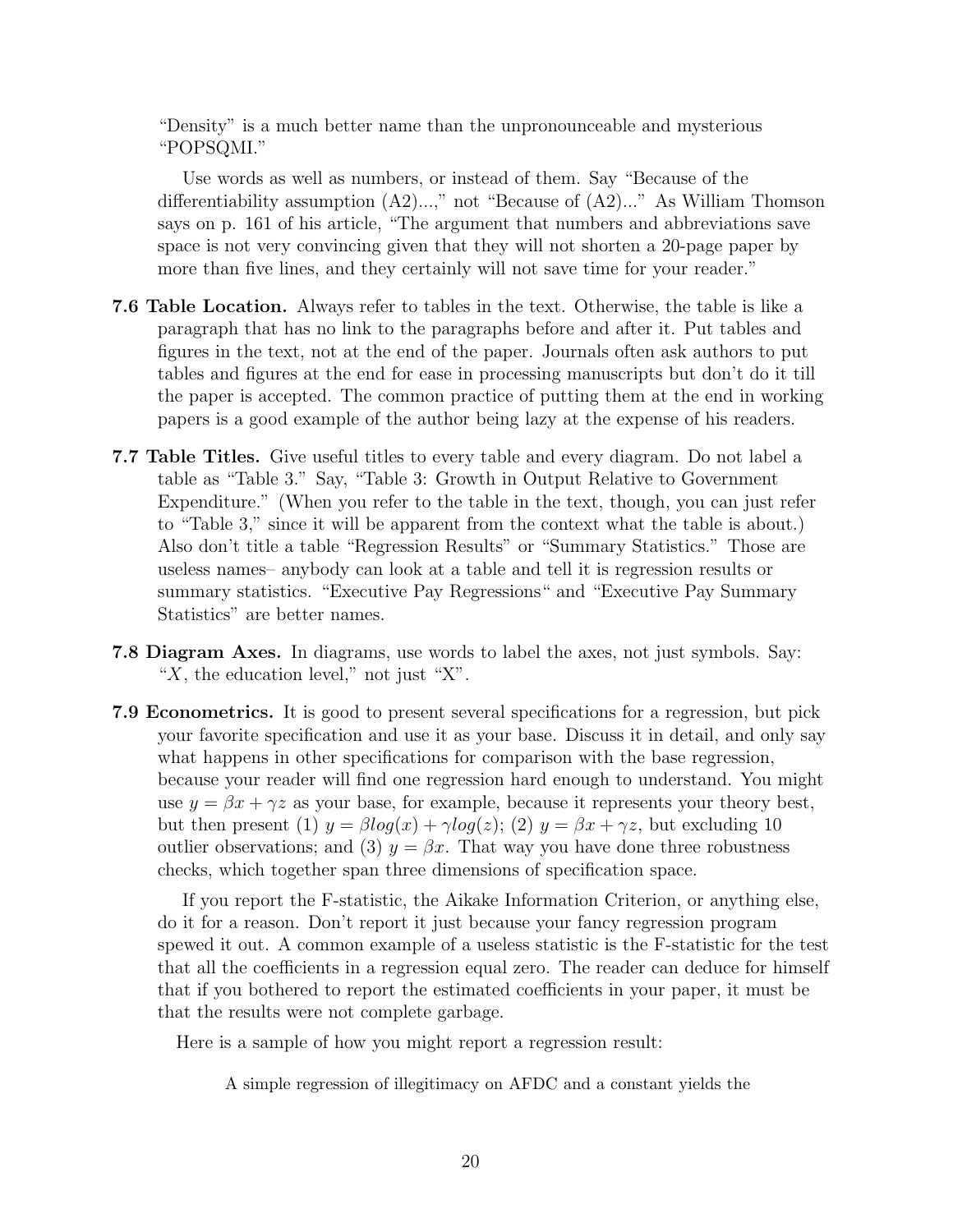following relationship:

Illegitimacy = 26.91 − 0.034 ∗ AFDC, (3.05) (0.026) (1)

(standard errors in parentheses) with  $R^2 = .03$ . Equation (1) implies that high AFDC payments reduce the illegitimacy rate, but this is, of course, misleading because the simple regression leaves out important variables. Regression (2) more appropriately controls for a variety of things which might affect the illegitimacy rate:

$$
Hlegitimacy = 15.74 +0.016 * AFDC -0.00011 * Income +0.024 * Urbanization
$$
  
(3.65) (0.021) (0.00042) (0.033)  
-1.60 \* South +0.56 \* Black,  
(1.71) (0.06) (2)

with  $R^2 = 0.79$ . Equation (2) would leave us with the conclusion that AFDC payments have almost no effect on the illegitimacy rate. Nor, surprisingly, do any of the other variables except race have large or significant coefficients. The coefficients are small enough, in fact, that one might doubt whether increasing the size of the dataset would change the conclusions: the variables are insignificant not because of large standard errors, but because of small coefficients.

### 8 Miscellaneous

- 8.1 Backups. Xerox your paper before you give it to anyone, or, better yet, retain two copies on disk, in separate locations for fear of fire.
- 8.2 Computers. For each paper, have a separate directory with a short name– fore example, STIGMA. Then have the following subdirectories: Literature, Comments, Letters, Old, Figures, Old.Drafts. Also create a file called AaChronology.stigma that has the dates different things happen–you begin, you circulate a draft, you send to a journal, etc. Each time you present the paper or submit it, create a new subdirectory, e.g., JPE,  $\Delta$ LEA.97. The subdirectories should all start with " $\tilde{ }$ " so that they are together, not mixed in with the various uncategorized or active files in the main directory.
- 8.3 The Net. Email and the Net are increasingly important. Plain-text ASCII— the letters you type in from the regular typewriter keys— is the only universally readable type of file. Don't expect people to tussle with Wordperfect, Postscript, or other specialized formats. Just because everybody at Podunk University uses Wordperfect doesn't mean everyone in the world does. Most people should rather have something readable, even if it loses all the equations, tables, and figures, than something which would be beautiful if they could read it, but they can't.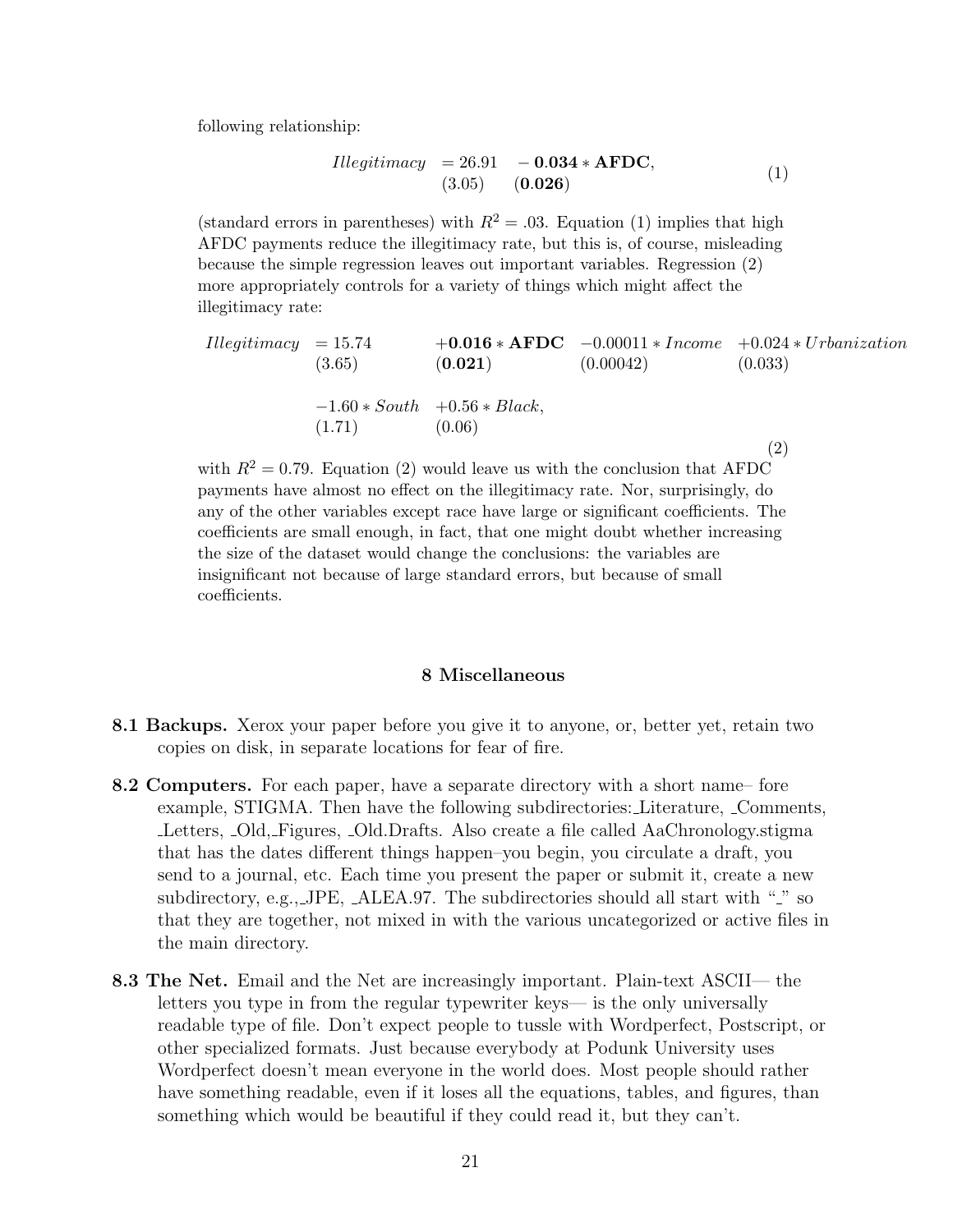(Admittedly, foolish people and business students are exceptions, who are happier with nothing than with something messy. Those people must be denied anything but hardcopy of final drafts.) Transmitting non-ASCII files by email can be done, with various coding programs, but do not expect it to work. The same goes for posting on the Net. One approach is to post both an ASCII version and a Postscript or other special version, so that everybody can read something and some people can read everything in your paper. A packager such as Adobe Acrobat is also useful. Acrobat creates a pdf file which is easily transferred across the Net and can be read with a public-domain reader that people can download at the same time as they download the pdf file.

Instead of emailing papers as attachments, post them to the Web and email the websites. That way you do not clog up email inboxes.

Always include the web address and your email address on any web page you create, including pages for your papers.

- 8.4 Referees. In dealing with journals, remember that ordinarily the editor, and even the referee, is much smarter than you are. They often get things wrong, but that is because they are in a hurry or feel obligated to give objective reasons for rejecting a paper when the real reason is that it is trivial or boring. If a referee has given some thought to the paper, he is probably correct when he suggests changes. Suggesting changes is a sign that he has given some thought to his report. Referees who have just skimmed the paper usually do not suggest any changes. Whether changes are suggested is also a way to distinguish the Big Problem from the Fatal Flaw.
- 8.5 Copyright. Many journals have unscholarly policies of requiring authors to give away the copyright and all their rights. Unless an exception is written in, this means that the author cannot legally xerox his own article! <sup>38</sup> The journal then charges well above the monopoly price for use of the article in class packets. Scholars should resist this even though journals, while insisting on obtaining the authority to sue authors who disseminate their writings, seem unlikely to carry out their threats. All that a journal really needs is a non-exclusive license to publish the article.

It is hard to turn down an article acceptance, but I have pulled out from submitting articles to journals of this sort (e.g., *Management Science*, *JEMS*), and I am reluctant to referee for them without being paid. I encourage other people to refuse to referee for such journals. Most of us referee only from a sense of public duty, a duty we do not owe to journals that try to suppress dissemination of research.

 $38$ It probably also means the journal has the legal right to publish or republish the article under someone else's name, or to cut out half the article and publish the rest. The only limitations would be that the publication cannot ruin the author's reputation, and, perhaps, that his consideration for signing away his rights was that he hoped to have his name on the publication. Copyright ownership is not a small thing.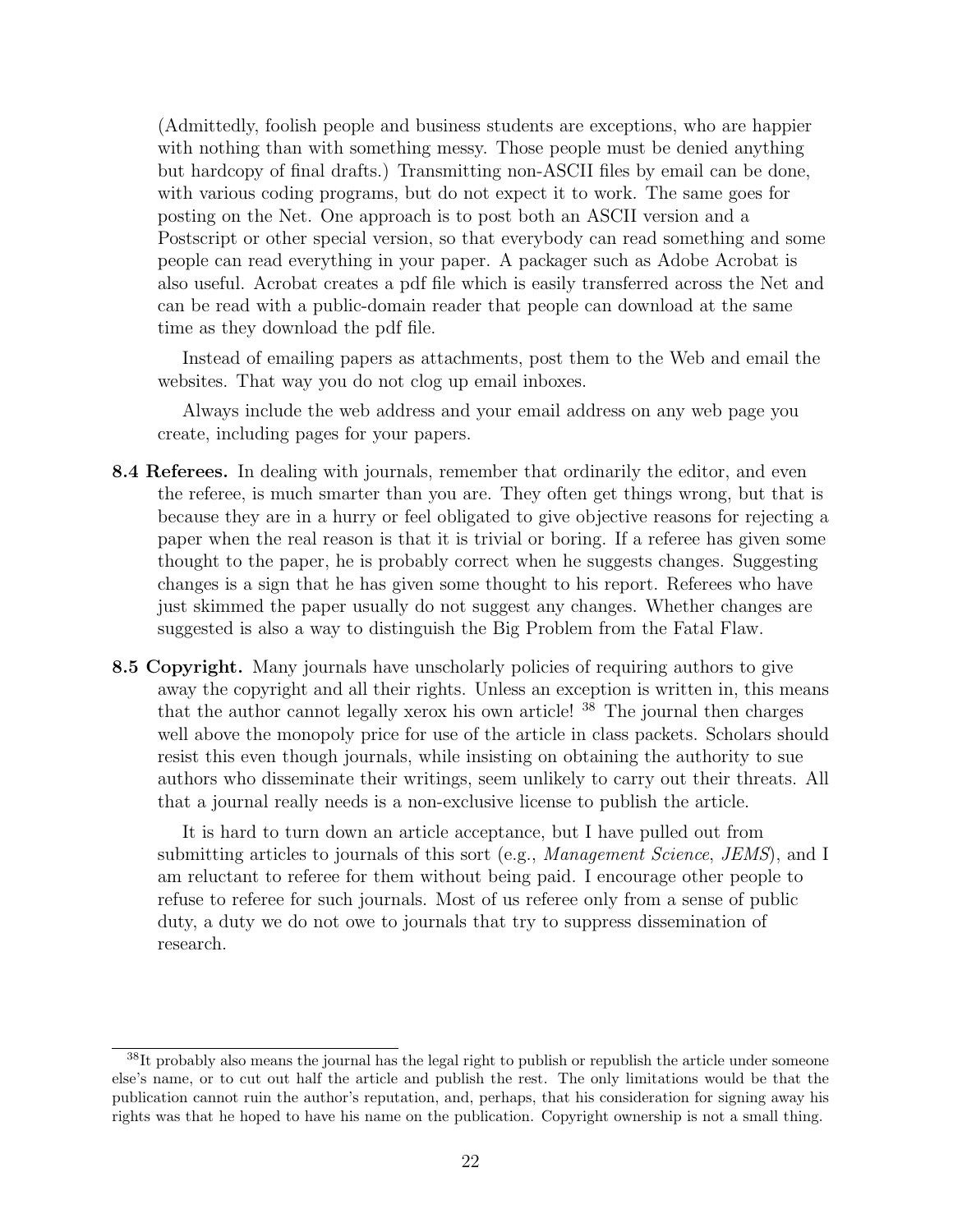# 9 Speaking

- 9.1 Empathy. Sympathize with your audience. Put yourself in their place.
- 9.2 Purpose. When I was a student at MIT, Peter Temin told us that presentations have three purposes: (1) to tell something to people, (2) to get comments, and (3) to impress the audience. Purpose (3) is perfectly appropriate to a job talk, but it tends to conflict with purposes (1) and (2).

Get your meaning across first. Only then should you defend your assumptions.

- 9.3 Starting. Write out the introduction word for word. This will help you get over the nervousness of starting to talk.
- 9.4 Notes. Munter (1992, p. 107) suggests the following if you use notes:
	- 1. Use large print.
	- 2. Leave a margin of one-third of the page on the right for last- minute notes.
	- 3. Do not break a paragraph between two pages.
	- 4. Do not staple the notes; it is better to slide pages to one side.
	- 5. For a talk in which exact phrases are important enough that you will actually read your notes verbatim, or if you have to read them because your command of the seminar language is poor, leave the bottom third of the page blank so your head does not go down as you read.
	- 6. An addition I will make to Munter's points is that you should circle quotations or numbers that you will need to read exactly, so they are not lost in the middle of words that you do not need to read.
- **9.5 The Outline.** Use the blackboard or a transparency to outline your talk before you start. Do not write this on the board before you start. Instead, write a short outline as you are concluding the introduction. For example, you might write
	- 1. Intro
	- 2. The bargaining problem.
	- 3. Nash solution.
	- 4. Many periods.
	- 5. Incomplete info.

Then check off sections as you finish them.

**9.6 Feedback.** In the Preface to the *General Theory*, Keynes wrote, "It is astonishing what foolish things one can temporarily believe if one thinks too long alone, particularly in economics..." <sup>39</sup> Sometimes even the act of trying to explain an idea (your own or another's) can show you the folly of what you thought you knew. This

<sup>&</sup>lt;sup>39</sup>John Maynard Keynes, *The General Theory of Employment, Interest, and Money*, Preface, p. vii, New York: Harcourt, Brace & World, 1964 (1936).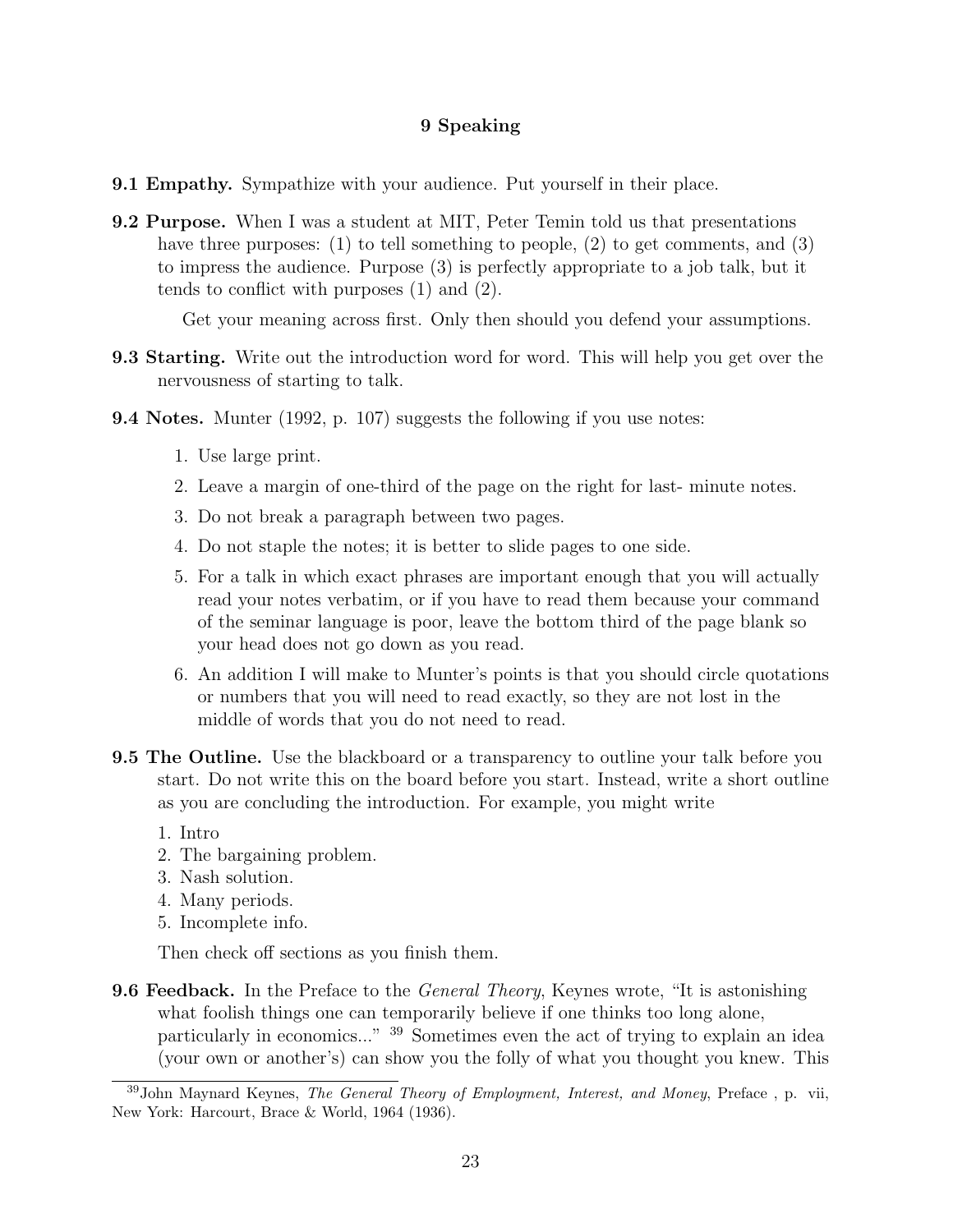can even be true when you are trying to explain the idea to yourself. At about the same time and place as Keynes, Ludwig Wittgenstein was writing, "Wovon man nicht sprechen kann, daruber muss man schweigen."<sup>40</sup>

9.7 Questions. Answering questions is more important than reaching the end of your talk. If you rush the talk, few people will understand the last part anyway. Think of the talk as a gathering of people to discuss your work for 90 minutes, not as a gathering of people to hear you read 33 pages of an article.

Look out to the audience to see if anyone has a question, or, if you are too busy writing, pause and ask for questions occasionally. Mary Munter says that if you can remember what people looked like after your talk, you had good eye contact.<sup>41</sup>

Invite questions along the way. If the audience must wait until the end they will be reluctant to raise questions that were relevant earlier, and disagreements will take the form of long speeches instead of short questions. Asking for questions is also a good way to show you have reached the end of a section of your talk.

Don't be embarassed to defer a question, but make a note on the board (the questioner's name or the topic) to come back to it, and tell the questioner to remind you later if you forget.

A very very common problem is that a young economist presents a model in such a way that nobody understands even the slightest thing about it. If the audience does not grasp the notation, the theorems are irrelevant. If they do not convey the model, whether you can defend it or not is irrelevant.

Obfuscation does prevent embarassing criticism, of course, but it is no more effective than standing up and saying "goo-goo- goo" for ninety minutes. Joe Sixpack may think your babbling means you're saying something profound; scholars will just think you're feeble- minded. Someone who with clarity lays out an interesting idea that crumbles under repeated and varied attacks will leave a far more favorable impression. Partly this is for the same reason that lions like Christians in the arena, but partly it is because the audience has actually learned something. "It is more important that a proposition be interesting than that it be true. This statement is almost a tautology. For the energy of operation of a proposition in an occasion of experience is its interest and is its importance. But of course a true proposition is more apt to be interesting than a false one."<sup>42</sup>

9.8 Excuses. When someone asks you, "Why did you make Assumption X?" do not answer, "Because that's standard in the literature." The implication is that you are

<sup>40</sup>"Whereof one cannot speak, one must be silent") Ludwig Wittgenstein, Tractatus Logico-Philosophicus, Section 7.000, London: Routledge and Kegan Paul, (1974) (Logisch- Philosophische Abhandlung in Annalen der Naturalphilosophie, 1921) . Usually, I would quote the English translation and put the German in footnotes (if I included it at all). Here, the quotation was short and famous, and ended a sentence in a choppy format so that the reader's progress would not be inappropriately disrupted. I therefore reversed the order for dramatic effect.

<sup>41</sup>Munter (1992), p. 147. Or, it might just be you were seriously traumatized.

 $42$ Alfred Whitehead, as quoted in W.H. Auden and L. Kronenberger, The Viking Book of Aphorisms, New York: Viking Press (1966).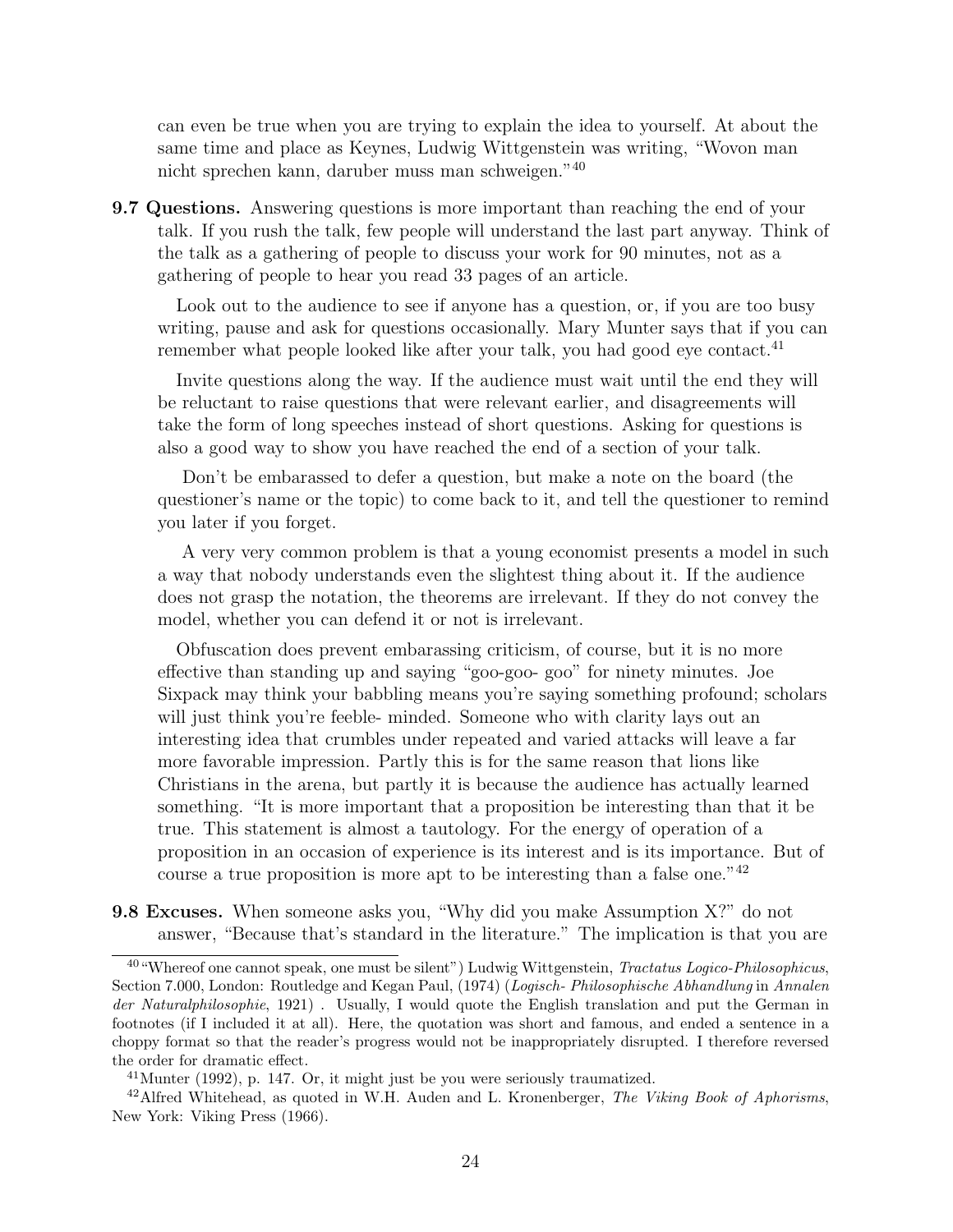a numbskull who blindly follows other people's mistakes, that you are proud of having a lemming's IQ, and that you don't even know the standard lame excuses for Assumption X. It is, however, acceptable to say that X is standard after you give a substantive explanation, so that the questioner knows that you are not doing odd things just because of an artistic temperament.

- 9.9 Handouts. Handouts are useful for tables, figures, equations, notation, technical definitions, abstracts, and statements of propositions. The length should be one to three pages, no more. Unless your audience has the entire paper, you should distribute at least a one-page handout. This is particularly important in a Chicago-style seminar, since you may not get to your main point, and it must be on the handout for the audience to learn it. Handouts are also useful as doodling paper. Don't just use pass out handouts identical to your overheads. Think first. Handouts should have a higher idea to paper ratio.
- 9.10 Notation. If your paper is technical, write up the notation on a handout or put it on the board and do not erase it. This is crucial, unless you have a handout with the notation. Put extra handouts near the door, so that latecomers can pick them up as they come in.
- **9.11 Proofs.** If your paper is technical, you should keep in mind that your propositions are probably more important than your proofs. Usually, the audience is completely uninterested in the proofs. This is not always true– sometimes the whole point of an article is the new way that you prove an old theorem– but spending two-thirds of a theory seminar going through your proofs is like spending two-thirds of an empirical seminar going through how you collected and cleaned the data. In both cases, the speaker will actually get much benefit from being forced to think systematically about the least glamorous parts of his paper, but think twice before inflicting this on the audience unless you are paying them to listen. (This kind of exercise is better suited to a "solitary seminar" in which you prepare and give a talk to an empty seminar room late at night just to clarify your own thinking.)
- 9.12 Diagrams. Label all axes on diagrams you draw on the board.
- **9.13 Electrical equipment.** If you are using electrical equipment such an overhead projector, test it before the talk starts. If you are talking as a guest of someone else, be sure and tell them well in advance if you need a room with a screen. Have a backup plan for if the equipment fails entirely. This goes double for computer equipment, unless you bring your own along.
- 9.14 Overhead slides. Use boldface on overheads, especially for numbers. Circle important numbers with a red marker. Use lots of color, for interest, putting boxes around propositions and underlining key terms. In preparing slides, it is fine to use either computer-printed slides (if the font is large enough) or to write them by hand. I most often print out the slides in black ink and then write on them in color with a water-soluble marker. I use a penny to scratch out typos in the printing, and I have an oil-base marker to correct the typos.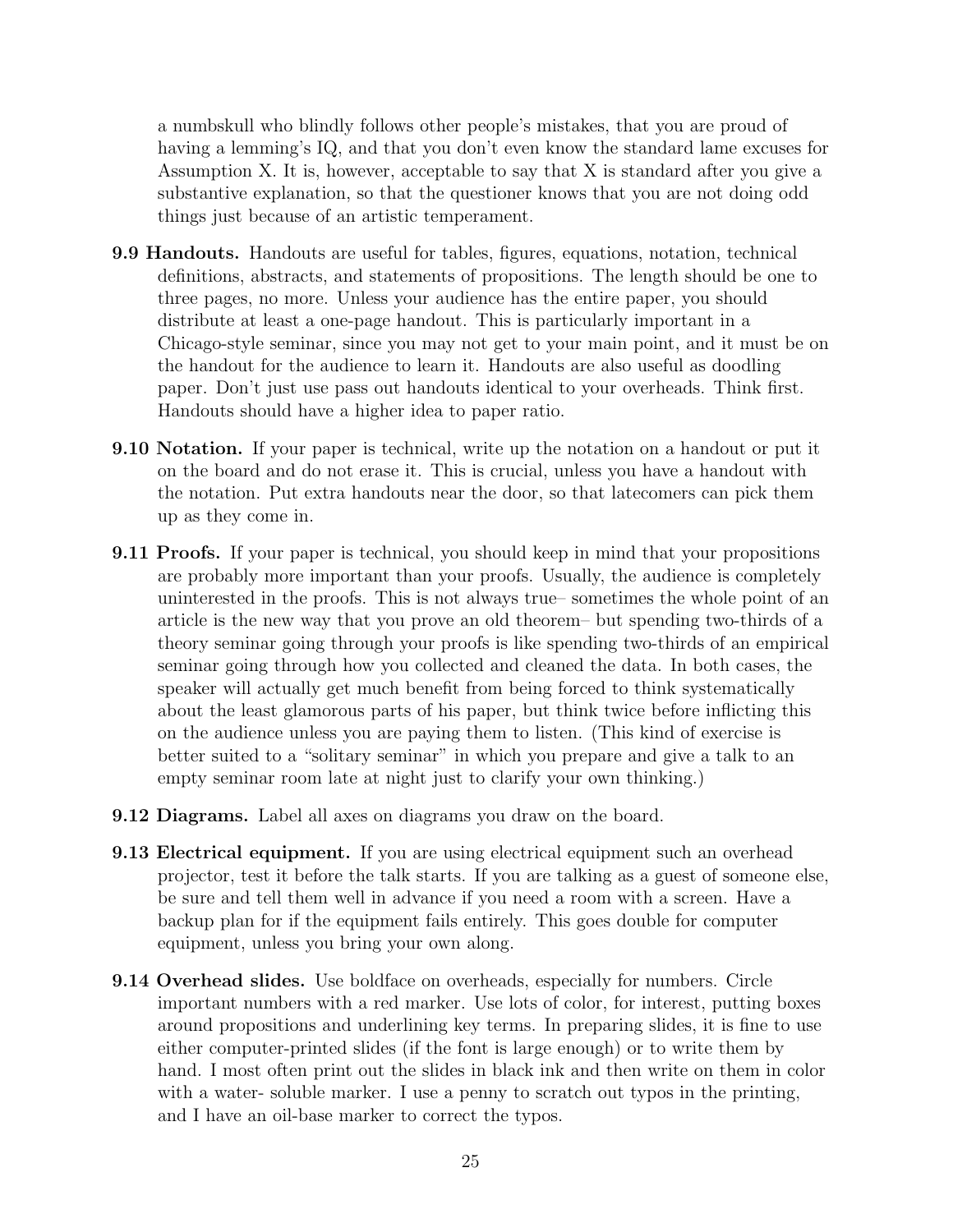- 9.15 Equation Numbers on Overheads. Should equation numbers match between the paper and the overheads? Matching them might require some extra work, depending on the word processor. Here are some acceptable alternatives:
	- 1. Let the numbers be inconsistent, but point this out to your audience.
	- 2. Make all the numbers consistent.
	- 3. Use a marker to cross out the typeset inconsistent numbers and put in the numbers in the paper.
	- 4. Leave all the numbers off of the overheads. (But then the audience cannot ask about specific equations, unless you write some of them back in with a marker, or write in some marks such as \*, \*\*, and \*\*\*.)
- 9.16 Visibility. Test visibility if you have time. Can people at the back of the room read your overheads and the blackboard? Remember to keep overheads high up if the heads of people in front will block the lower part of the screen, as often happens at conferences.
- **9.17 Redundancy.** Remember that people blank out frequently when listening. This means the speaker ought to occasionally summarize what he has done, and structure his talk so that if a listener misses any single thirty- second block he can catch up again later.
- **9.18 Calculations.** Write down all calculations in your notes. At the board it is hard to remember even that  $7(19) = 133$ . If you perform a series of, say, ten arithmetic operations, a mistake is likely, and finding it will take as long as the first try on all ten operations combined.
- **9.19 The length of a seminar.** As an economist, keep budget constraints in mind and don't grumble about not having enough time. Any paper can be presented in any length of time, just as any idea can be written up in any number of pages. This does not mean that you should use up all the available time, though, just as it is counterproductive for a slaveowner to work his slaves for 18 hours a day even though he may be legally entitled to do so. (A reminder: the slave analog is not you, but the listener.)

Students generally are very bad at delivering papers. Even though seminars often run an hour and a half, students are well-advised to schedule them for an hour. More people will attend, and often the comments received in the first hour make the last third of the paper irrelevant anyway.

- 9.20 My audience for these notes. Much of my advice is directed to speakers with boring topics and poor delivery. That is because most seminars are given by speakers with boring topics and poor delivery. Don't take it personally.
- 9.21 Suspense. Don't rely on suspense, or delay announcing your main results until the end. After an hour, people usually stop listening anyway, and if your idea is worth spending time on, it is complex enough that people will need to hear the idea at the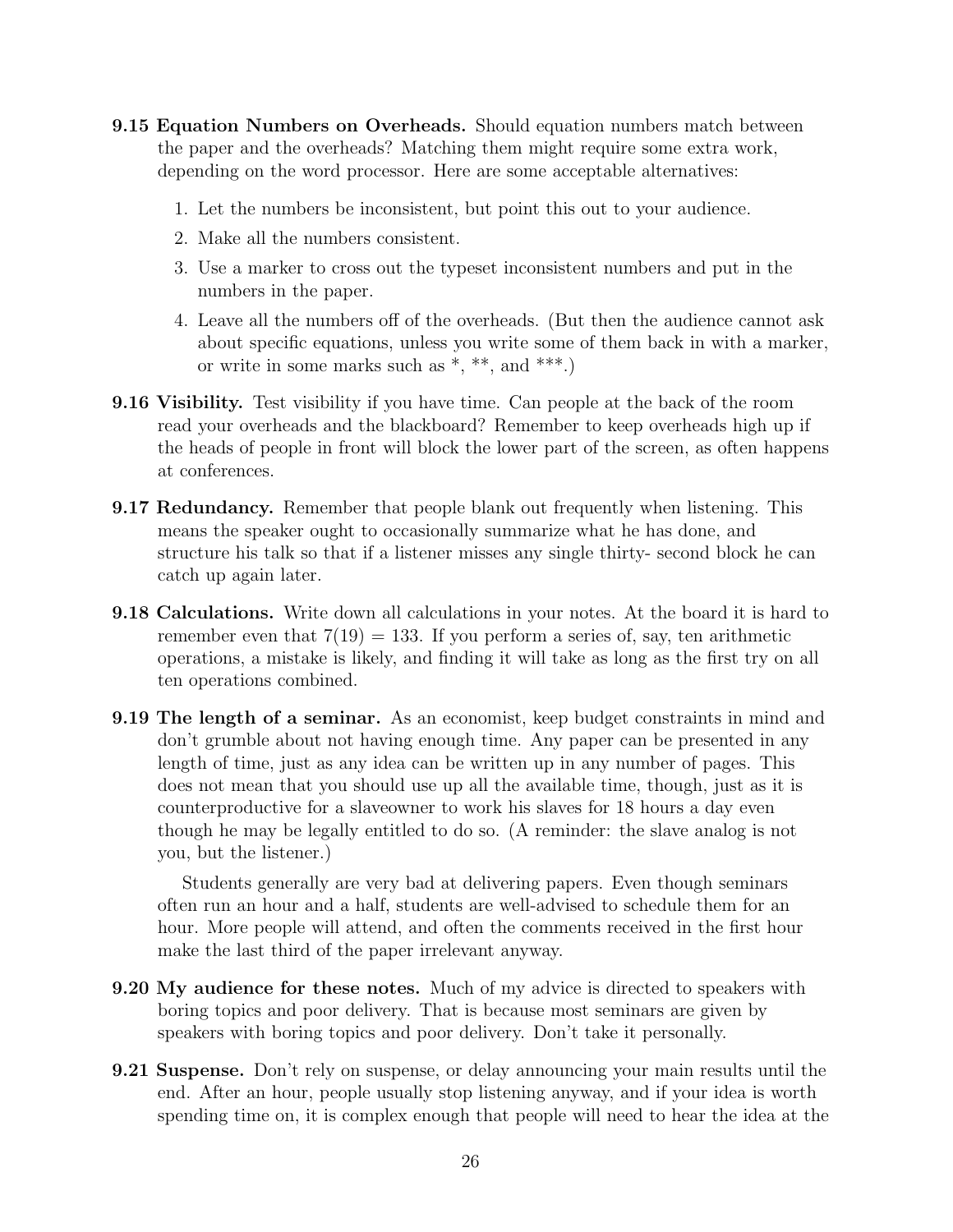beginning to understand it by the end. Also, experienced economists often can figure out the middle of your argument by themselves better than a novice can explain it, once they have heard the assumptions and the conclusions. Without the conclusions, though, it's harder to make sense of why particular assumptions were chosen.

- 9.22 The option value of time. The speaker who only looks at his watch after an hour and then speeds up to cram everything into his time slot is a fool. Look at your watch early, and you will be able to *choose* which parts to rush through. Do not think, "I have an hour left, so I have plenty of time." Many a seminar–especially many a student seminar– is severely behind after the first half hour.
- 9.23 Towards the end. Towards the end, say things like "My final result is..." to give hope to your fading audience and stimulate them to a final effort to stay awake. And do not disappoint them.
- 9.24 Closing remarks. If the host asks if you have any closing remarks, that usually means you should have finished five minutes ago. He does not really want closing remarks; he wants you to stop. Your reply should be either (1) "No, I do not have any closing remarks. Thank you," or (2) Three sentences summarizing the main results; or (3) a closing joke.
- 9.25 The punchline. The composer of a musical has failed unless the audience leaves humming a tune. The same goes for you. Make them leave with a conclusion that they can't get out of their heads for the whole rest of the day.
- 9.26 Finish on time. Martin Luther said, "There are three things, so to speak, which every good preacher should do: First, he takes his place; second, he opens his mouth and says something; third, he knows when to stop.<sup>"43</sup> The first rule of speaking is to finish on time! Perhaps I should rephrase that:

### FINISH ON TIME!!!

In your notes, mark certain paragraphs or sections to be dropped if you run out of time. Do not run late unless you sense that your talk is extraordinarily interesting to the people who matter.

Put more pungently: "When you strike 'ile', stop boring; many a man has bored clean through and let the 'ile' run out through the bottom."<sup>44</sup>Running late stimulates much more hostility than saying stupid things. Ending early is quite acceptable. People do not really say, "The food here is inedible, and, besides, the portions are so small."

 $^{43}$ Martin Luther, Luther's Works, Volume 21, The Sermon on the Mount, p. 7, translated by Jaroslav Pelikan, St. Louis: Concordia Publishing House (1956).

 $^{44}$ Josh Billings, As quoted on p. 80 of Francis Wellman, The Art of Cross Examination, 4th edition, New York: The Macmillan Company (1936, 1st edition1903).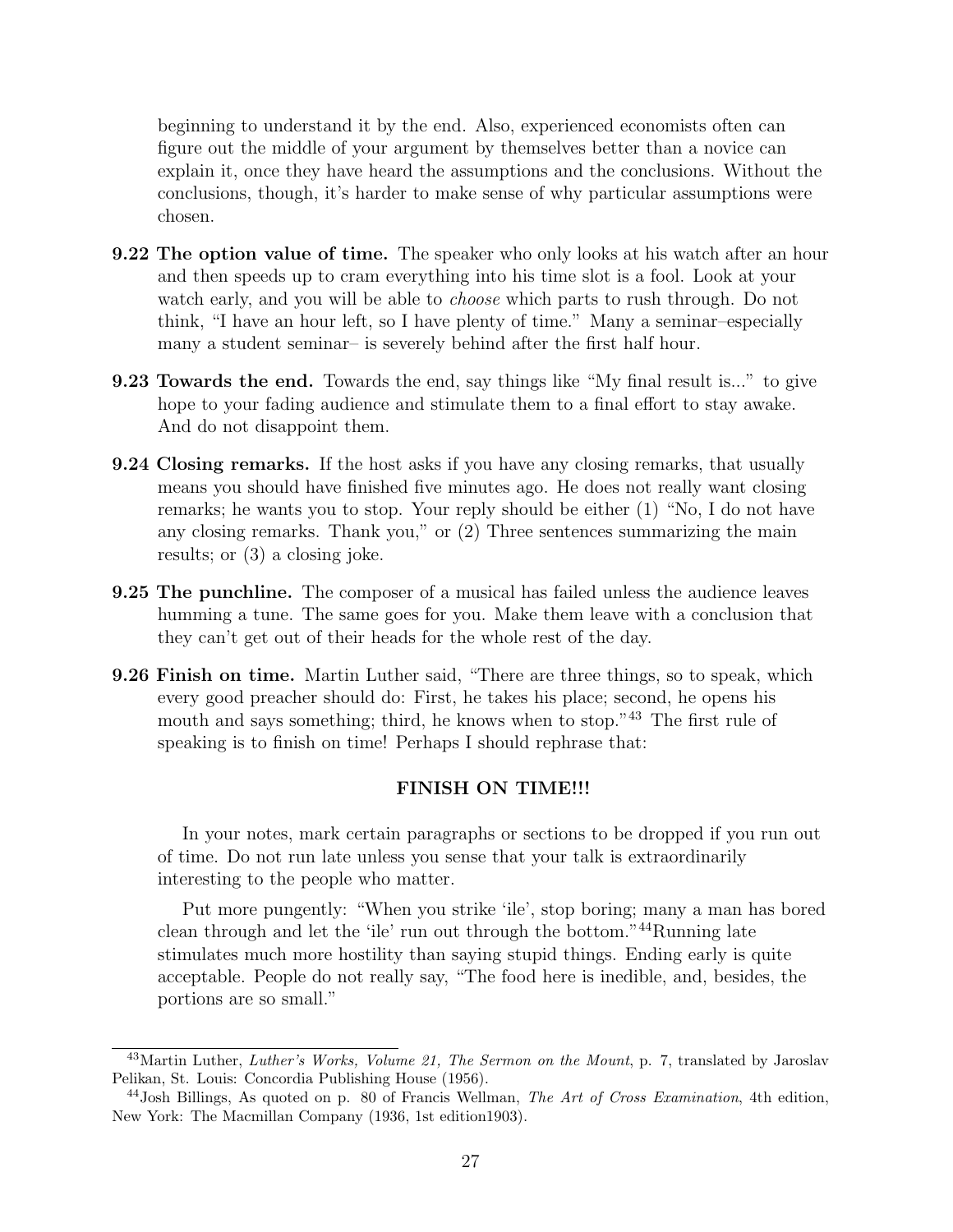# 10 Listening

- 10.1 Notation. Write down the notation.
- 10.2 The first question. Do not be afraid to ask the first question. In fact, try to ask it, to break the ice. Ask even if it isn't such a good question. Hold back only if you are a guest at an unfamiliar workshop, where boring, questionless, presentations may be the social custom.
- 10.3 Discussion. Discussion is usually the point of a seminar. Without questions, reading the paper almost always dominates listening to an oral presentation. If questions are not asked along the way, then (a) the audience gets confused, (b) the speaker gets away with incorrect or controversial assertions, (c) it is hard to make small comments of the kind useful to the speaker, and (d) when questions are asked, at the end, they tend to be irrelevant, and turn into general, solipsistic, speeches. In the humanities, this is what usually happens.
- 10.4 Notes. Write notes on the seminar paper (literally) if you have a copy, so you will not lose them later, and to make filing easier.
- 10.5 Comments. During the seminar, write down comments to give the speaker afterwards. This is especially useful if (a) your question would be too distracting because it is off the current topic, (b) too many other questions are being asked for you to get a chance to ask your question, or (c) the custom is not to ask questions, and you are bursting with frustration. Speakers are very appreciative about written comments, and you have nothing better to do.
- 10.6 Doodling. In my opinion, doodling is perfectly appropriate, and a good use of your time, though Hahnlike drawings are acceptable only if Hahn does them.<sup>45</sup> Knitting, whittling, etc. will be seen as peculiar, but can be socially useful.
- 10.7 Leaving early. It is often customary to let the speaker know beforehand if you must leave early. This can be presumptuous. I've sometimes thought to myself, "Why should I care if this person leaves early? He's not important enough for me to feel insulted even if I knew his motive was boredom." If you think the speaker has special concern for your opinions, though, you should certainly let him know if you must leave early.
- 10.8 Board typos. Ignore spelling errors the speaker makes at the blackboard, but instantly point out mathematical typos. You need not raise your hand for this kind of comment.
- 10.9 Helpful questions. If you realize that other people are confused and do not understand something, ask their question for them.

<sup>45</sup>One person drawing naked women during seminars is interestingly eccentric. Thirty of them is a bore.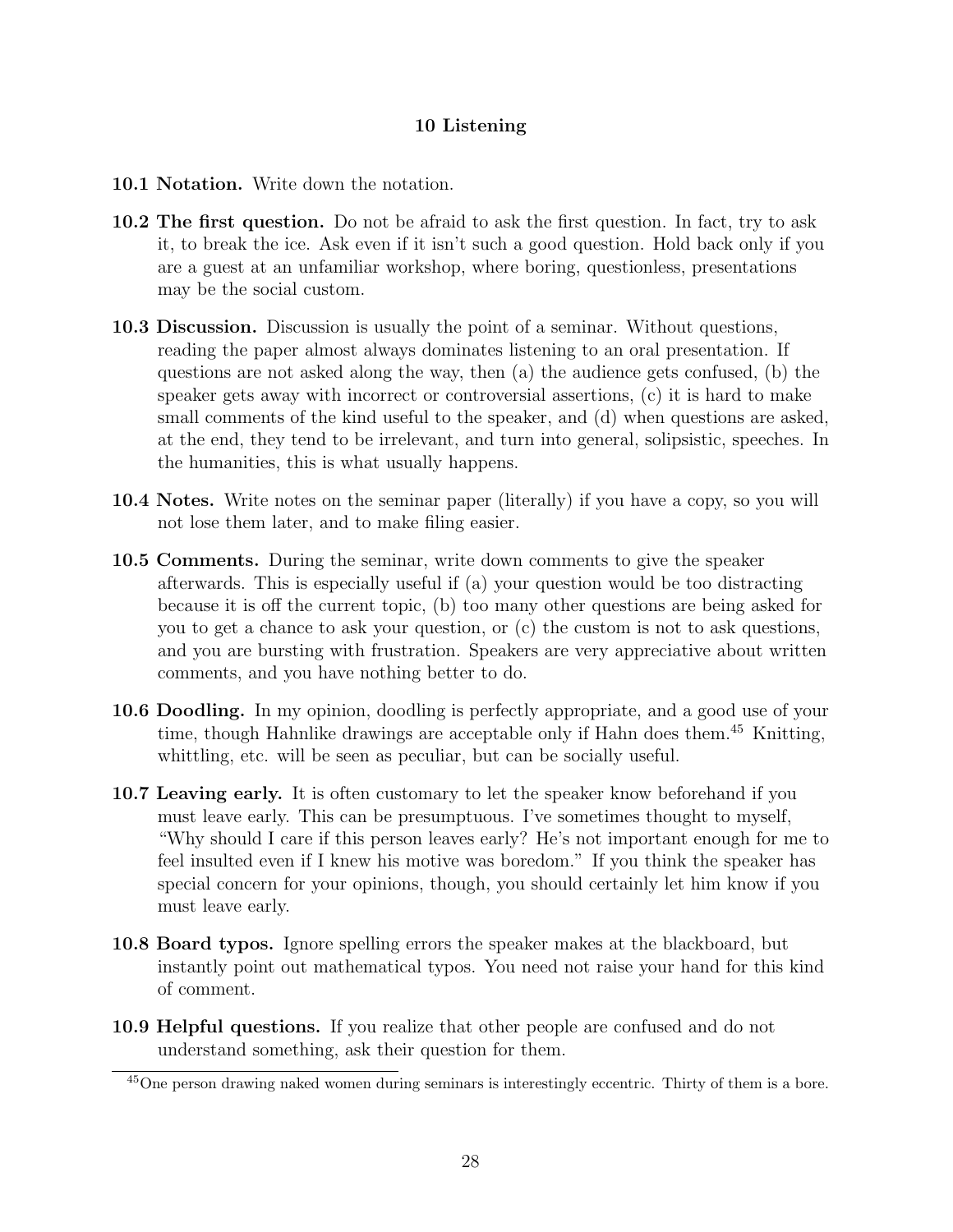- 10.10 Long questions. Keep your questions as short as you can. Sometimes people feel obligated to state their question three times, to show what an important question it is. ("Could inflation be the cause? It seems like inflation might be the cause. So do you think inflation might be the cause? Inflation does seem important.") Resist this.
- 10.11 Questions about assumptions. Don't object to a model's assumption simply as being unrealistic or too simple. Those are not valid objections. What is a valid objection is that the assumption leads to a false conclusion about the way the world works. For example, suppose that someone is presenting a general equilibrium model with two goods to show that if a change in tastes increases production of one good, it must decrease production of other goods in the economy. It is a valid objection to question whether that conclusion would also be true in a three-good economy. It would be best to ask the question with some hint of why you think it might make a difference, saying, for example, "It seems to me that if you had three goods, then when demand for good 1 increased, production of good 2 would also increase, if it were a complement. Isn't your model oversimplified, since complements are impossible in a 2-good economy?" If, on the other hand, the speaker uses a 3-good economy to show that if demand for one good rises, output of the two other goods might or might not fall, then objecting to the model limiting itself to 3 goods is not valid. To be sure, three is an unrealistically small number, but that is unimportant. A model with  $4 \text{ or } N$  goods would be unnecessarily complicated for the point being made.
- 10.12 Answers. It is quite proper to point out that the speaker did not answer your question. In academic discussions, this is usually because the speaker did not understand your question. If he is being purposely evasive, fry him. This does not usually happen in academic seminars.
- **10.13 References.** It is often helpful if someone brings a *Statistical Abstract* or an Economic Report of the President to a seminar, to look up the odd fact.
- 10.14 Laser pointers. If you have a laser pointer, bring it along. You can use it to ask questions, pointing to the overhead or blackboard tables and equations.
- 10.15 Pacing. Pace yourself. If you are too tired, you will get nothing out of sitting through a seminar. Don't bother to go unless politeness demands it. At conferences, the problem is usually not sleepiness, but burnout. Plan to skip some good sessions, and force yourself to rest.
- 10.16 Language. Listening does not consist in thinking that the other person is saying sweet nothings. That indeed is much of small talk, but not scholarly discourse. Statements are either true, false, or meaningless, with minor Godelian exceptions. This is true objectively (using a logical system) or to you personally (using your own limited brainpower). Figure out the category of each statement you hear. If the statement is false or meaningless, you may wish to ask a question.<sup>46</sup>

<sup>46</sup>Another function of language is to convey an impression, and for this, statements with no literal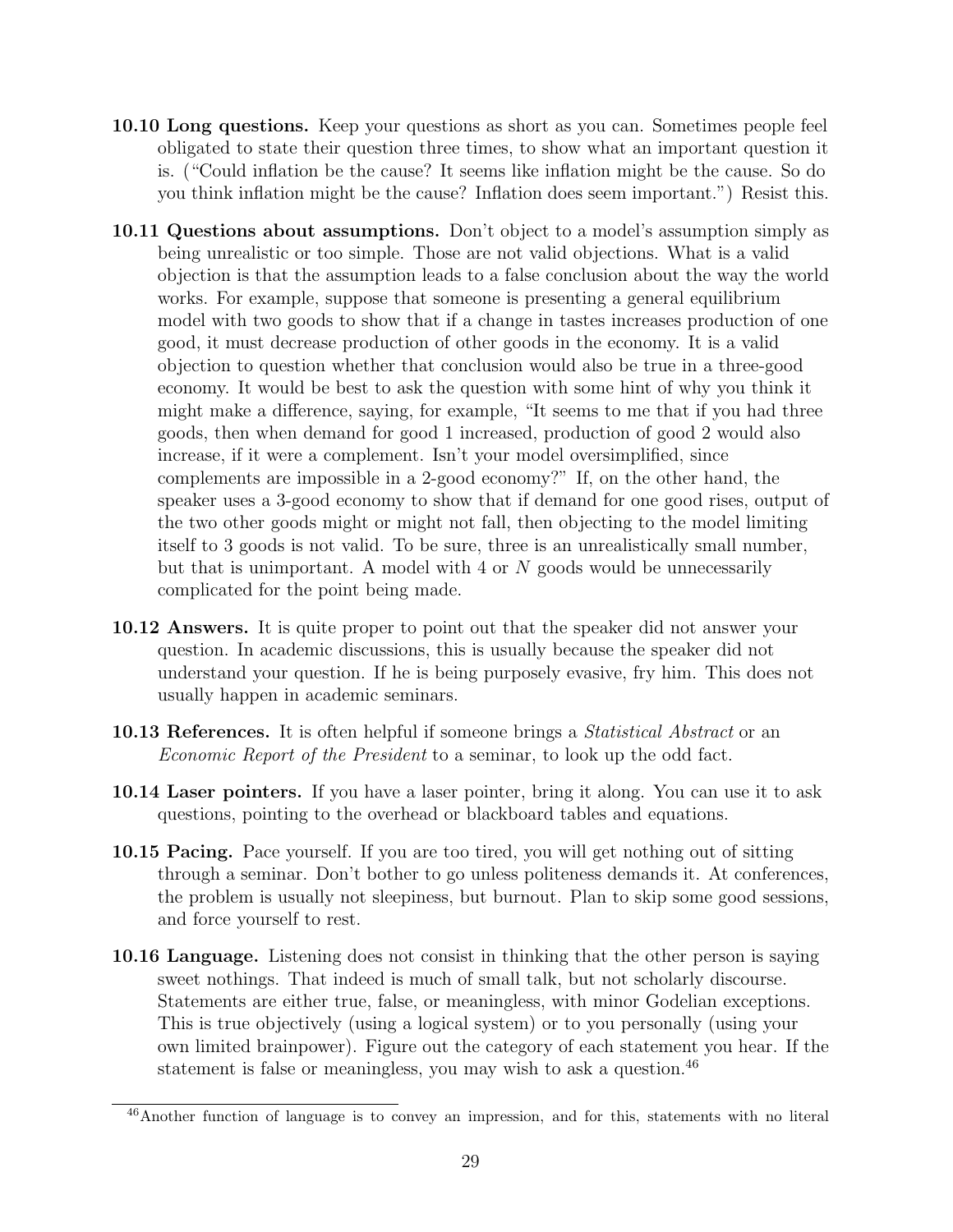#### 11 References on Writing

Any scholar who uses econometrics has more than one econometrics text in his office, even though all econometrics texts cover essentially the same material. Should the same be true for scholars who use writing?<sup>47</sup> Here are some suggestions for further reading.

- Basil Blackwell, Guide for Authors. Oxford: Basil Blackwell (1985). A fine style guide by the publishers of the present article.
- Davis, John, "The Argument of an Appeal," American Bar Association Journal 26: 895-899 (December 1940). Appellate argument in the 1920's turns out to be very similar to economics seminars in the 1990's.
- Epstein, Richard, "The Struggle Between Author and Editor over Control of the Text: Faculty-Edited Law Journals," IIT Chicago-Kent Law Review, 70: 87-94 (1994). Law reviews are a special kind of research outlet that more economists should learn about.
- Fowler, Henry, A Dictionary of Modern English Usage, Second Edition. New York: Oxford University Press, 1965. This is a classic, though I find its format not as useful as other style guides. A book similar in outlook but more systematic is Ernest Gowers, *The Complete Plain Words*, London: Her Majesty's Stationery Office, 1954.
- Graves, Robert & Alan Hodge, The Reader Over Your Shoulder, New York: The Macmillan Company, 1944. A book chock-full of real examples with discussion of how they should have been written. Of particular interest is the over 100 pages of word-by-word criticism of eminent writers (which Liddell Hart suggested be subtitled, "A Short Cut to Unpopularity") in which the authors go after such excellent writers as T.S. Eliot, Ernest Hemingway, John Maynard Keynes, Bertrand Russell, and George Bernard Shaw, an excellent reminder to us that no writer is so good that he can't improve.
- Halmos, Paul, "How to Write Mathematics," L'Enseignement Mathematique, 16: 123-152 (May/June 1970). Halmos was a prominent mathematician who cared deeply about writing.
- Harman, Eleanor, "Hints on Poofreading," Scholarly Publishing, 6: 151-157 (January 1975). Not only this article, but the trade journal in which it appeared is good reading.
- Leamer, Edward, "Let's Take the Con out of Econometrics?" American Economic Review, 73: 31-43 (March 1983). This is about econometrics, not writing, but Leamer's concern is ultimately the same: communicating ideas.

meaning can still have meaning. I say, "How are you?", and might mean, "You are a worthwhile human being and I care about your welfare," or "I see you standing there." This function is unimportant in scholarly writing, however.

<sup>&</sup>lt;sup>47</sup>Maybe not. Just memorize my article and forget about my competitors.